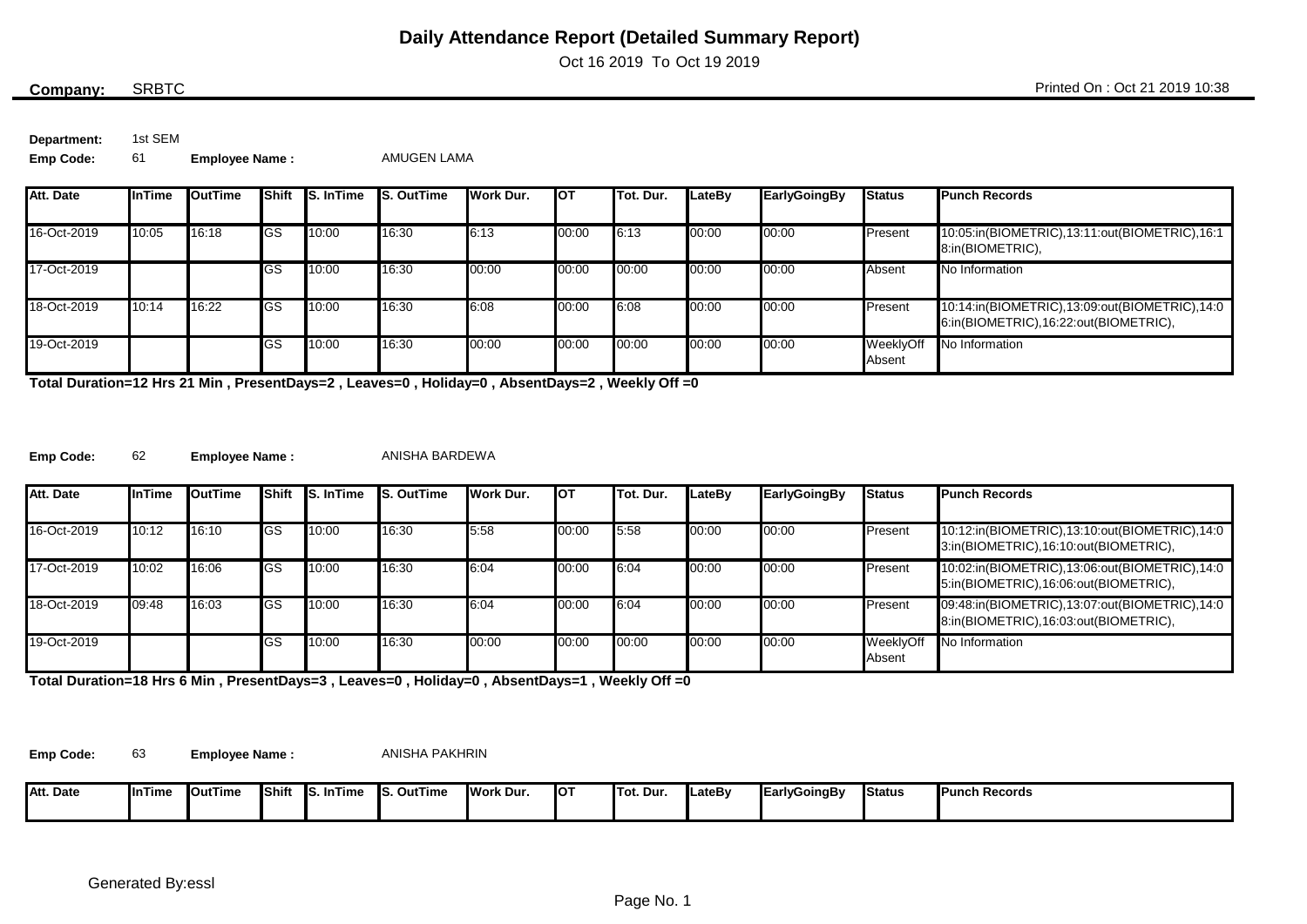Oct 16 2019 To Oct 19 2019

| Company:    | <b>SRBTC</b> |       |            |       |       |       |       |      |       |       |                       | Printed On: Oct 21 2019 10:38                                                          |
|-------------|--------------|-------|------------|-------|-------|-------|-------|------|-------|-------|-----------------------|----------------------------------------------------------------------------------------|
| 16-Oct-2019 | 10:09        | 13:08 | <b>GS</b>  | 10:00 | 16:30 | 2:59  | 00:00 | 2:59 | 00:00 | 3:21  | $\frac{1}{2}$ Present | 10:09:in(BIOMETRIC),13:08:out(BIOMETRIC),                                              |
| 17-Oct-2019 | 10:12        | 16:07 | <b>IGS</b> | 10:00 | 16:30 | 5:55  | 00:00 | 5:55 | 00:00 | 00:00 | Present               | 10:12:in(BIOMETRIC),13:06:out(BIOMETRIC),14:1<br>4:in(BIOMETRIC),16:07:out(BIOMETRIC), |
| 18-Oct-2019 | 10:08        | 15:59 | <b>IGS</b> | 10:00 | 16:30 | 5:51  | 00:00 | 5:51 | 00:00 | 00:00 | Present               | 10:08:in(BIOMETRIC),13:12:out(BIOMETRIC),14:0<br>7:in(BIOMETRIC),15:59:out(BIOMETRIC), |
| 19-Oct-2019 | 10:14        | 13:05 | <b>IGS</b> | 10:00 | 16:30 | 00:00 | 2:51  | 2:51 | 00:00 | 00:00 | WeeklyOff<br>Present  | 10:14:in(BIOMETRIC),13:05:out(BIOMETRIC),                                              |

**Total Duration=17 Hrs 36 Min , PresentDays=3.5, Leaves=0 , Holiday=0 , AbsentDays=0 , Weekly Off =0**

**Emp Code:** 64 **Employee Name :** ANJANA CHETTRI

| Att. Date   | <b>InTime</b> | <b>I</b> OutTime |    | <b>Shift IS. In Time</b> | <b>IS. OutTime</b> | Work Dur. | <b>I</b> OT | Tot. Dur. | LateBv | <b>EarlyGoingBy</b> | <b>Status</b>           | <b>Punch Records</b>                                                                            |
|-------------|---------------|------------------|----|--------------------------|--------------------|-----------|-------------|-----------|--------|---------------------|-------------------------|-------------------------------------------------------------------------------------------------|
|             |               |                  |    |                          |                    |           |             |           |        |                     |                         |                                                                                                 |
| 16-Oct-2019 | 10:09         | 13:09            | GS | 10:00                    | 16:30              | 3:00      | 00:00       | 3:00      | 00:00  | 3:21                | 1/ <sub>2</sub> Present | 10:09:in(BIOMETRIC),13:09:out(BIOMETRIC),13:0<br>9: (BIOMETRIC),                                |
| 17-Oct-2019 | 10:12         | 16:04            | GS | 10:00                    | 16:30              | 5:52      | 00:00       | 5:52      | 00:00  | 00:00               | Present                 | 10:12:in(BIOMETRIC),13:07:out(BIOMETRIC),14:1<br>4:in(BIOMETRIC),14:14:(BIOMETRIC),16:04:out(BI |
| 18-Oct-2019 | 10:10         | 16:00            | GS | 10:00                    | 16:30              | 5:50      | 00:00       | 5:50      | 00:00  | 00:00               | Present                 | 10:10:in(BIOMETRIC),13:12:out(BIOMETRIC),14:0<br>7:in(BIOMETRIC),16:00:out(BIOMETRIC),          |
| 19-Oct-2019 | 10:14         | 13:05            | GS | 10:00                    | 16:30              | 00:00     | 2:51        | 2:51      | 00:00  | 00:00               | WeeklyOff<br>Present    | 10:14:in(BIOMETRIC),13:05:out(BIOMETRIC),13:0<br>5: (BIOMETRIC),                                |

**Total Duration=17 Hrs 33 Min , PresentDays=3.5, Leaves=0 , Holiday=0 , AbsentDays= , Weekly Off =0**

**Emp Code:** 65 **Employee Name :** ANUSHREE RAI

| Att. Date   | <b>InTime</b> | OutTime | <b>Shift</b> | <b>S.</b> InTime | <b>S. OutTime</b> | Work Dur. | <b>I</b> OT | Tot. Dur. | LateBv | <b>EarlyGoingBy</b> | <b>Status</b>                | <b>Punch Records</b>                                                                   |
|-------------|---------------|---------|--------------|------------------|-------------------|-----------|-------------|-----------|--------|---------------------|------------------------------|----------------------------------------------------------------------------------------|
| 16-Oct-2019 | 10:08         | 13:08   | <b>IGS</b>   | 10:00            | 16:30             | 3:00      | 00:00       | 3:00      | 00:00  | 3:21                | $\frac{1}{2}$ Present        | 10:08:in(BIOMETRIC),13:08:out(BIOMETRIC),                                              |
| 17-Oct-2019 | 10:12         | 16:07   | <b>IGS</b>   | 10:00            | 16:30             | 5:55      | 00:00       | 5:55      | 00:00  | 00:00               | <b>Present</b>               | 10:12:in(BIOMETRIC),13:06:out(BIOMETRIC),14:1<br>1:in(BIOMETRIC),16:07:out(BIOMETRIC), |
| 18-Oct-2019 | 10:08         | 15:59   | <b>IGS</b>   | 10:00            | 16:30             | 5:51      | 00:00       | 5:51      | 00:00  | 00:00               | Present                      | 10:08:in(BIOMETRIC),13:12:out(BIOMETRIC),14:0<br>7:in(BIOMETRIC),15:59:out(BIOMETRIC), |
| 19-Oct-2019 | 10:14         | 13:05   | <b>IGS</b>   | 10:00            | 16:30             | 00:00     | 2:51        | 2:51      | 00:00  | 00:00               | WeeklyOff<br><b>IPresent</b> | 10:14:in(BIOMETRIC),13:05:out(BIOMETRIC),                                              |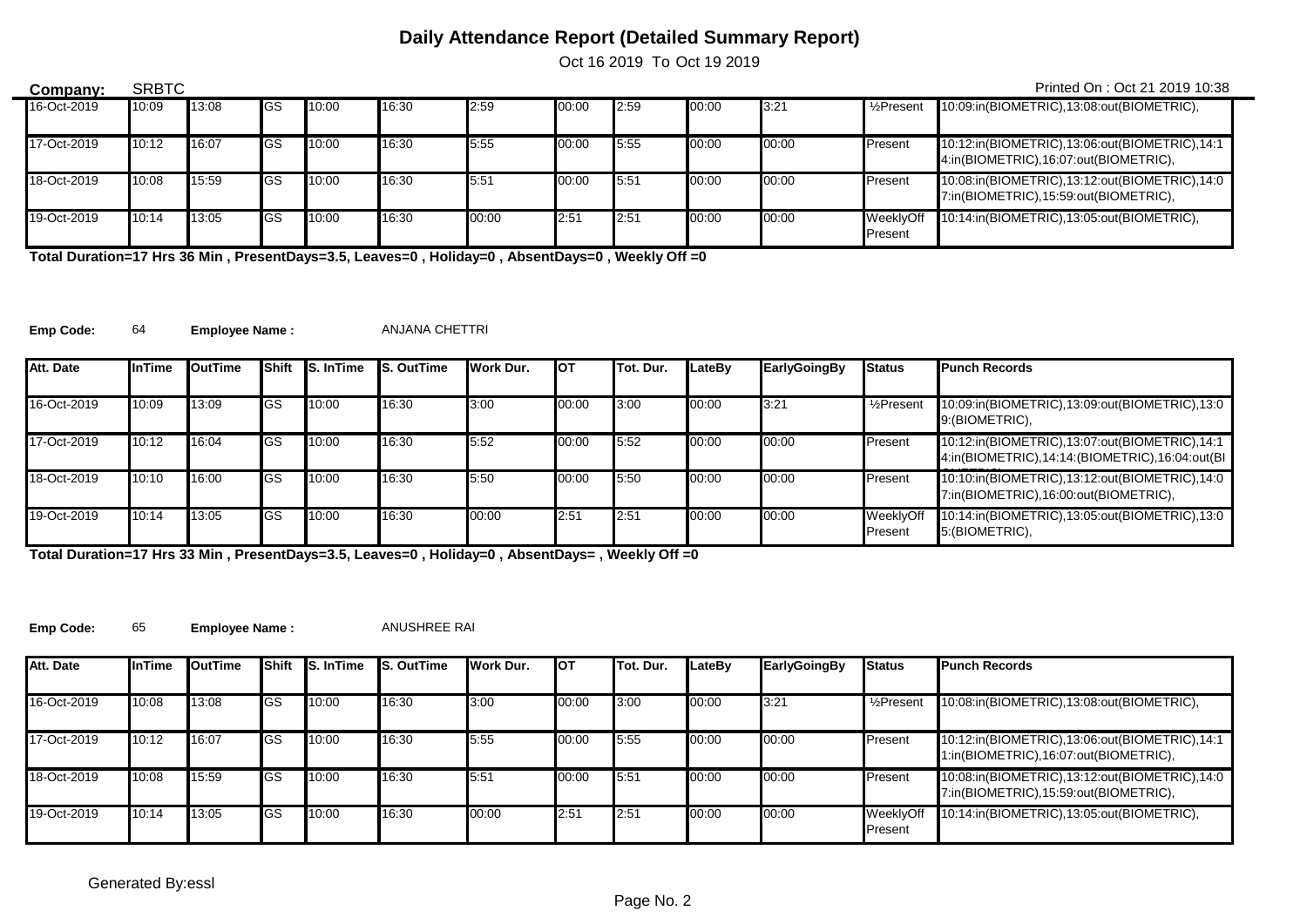Oct 16 2019 To Oct 19 2019

### **SRBTC**

**Total Duration=17 Hrs 37 Min , PresentDays=3.5 , Leaves=0 , Holiday=0 , AbsentDays=0.5 , Weekly Off =0**

**Emp Code:** 66 **Employee Name :** ARATI KHATI

| Att. Date   | <b>InTime</b> | OutTime | <b>I</b> Shift | <b>S.</b> InTime | <b>IS. OutTime</b> | Work Dur. | <b>I</b> OT | Tot. Dur. | LateBv | EarlyGoingBy | <b>Status</b>       | <b>Punch Records</b>                                                                   |
|-------------|---------------|---------|----------------|------------------|--------------------|-----------|-------------|-----------|--------|--------------|---------------------|----------------------------------------------------------------------------------------|
|             |               |         |                |                  |                    |           |             |           |        |              |                     |                                                                                        |
| 16-Oct-2019 | 10:33         | 16:10   | <b>I</b> GS    | 10:00            | 16:30              | 5:37      | 00:00       | 15:37     | 00:33  | 00:00        | Present             | 10:33:in(BIOMETRIC),13:11:out(BIOMETRIC),14:0<br>9:in(BIOMETRIC),16:10:out(BIOMETRIC), |
| 17-Oct-2019 | 10:28         | 15:23   | <b>I</b> GS    | 10:00            | 16:30              | 4:55      | 00:00       | 4:55      | 00:00  | 1:06         | Present             | 10:28:in(BIOMETRIC),15:23:out(BIOMETRIC),                                              |
| 18-Oct-2019 | 10:18         | 16:03   | <b>I</b> GS    | 10:00            | 16:30              | 5:45      | 00:00       | 5:45      | 00:00  | 00:00        | Present             | 10:18:in(BIOMETRIC),13:08:out(BIOMETRIC),14:0<br>8:in(BIOMETRIC),16:03:out(BIOMETRIC), |
| 19-Oct-2019 |               |         | lGS            | 10:00            | 16:30              | 00:00     | 00:00       | 00:00     | 00:00  | 00:00        | WeeklyOff<br>Absent | No Information                                                                         |

**Total Duration=16 Hrs 17 Min , PresentDays=3 , Leaves=0 , Holiday=0 , AbsentDays=1 , Weekly Off =0**

**Emp Code:** 67 Employee Name : BABITA BALMIKI

| Att. Date   | <b>InTime</b> | <b>OutTime</b> | IShift      | <b>S.</b> InTime | <b>S. OutTime</b> | Work Dur. | <b>I</b> OT | Tot. Dur. | LateBy | EarlyGoingBy | <b>Status</b>       | <b>Punch Records</b>                                                                   |
|-------------|---------------|----------------|-------------|------------------|-------------------|-----------|-------------|-----------|--------|--------------|---------------------|----------------------------------------------------------------------------------------|
| 16-Oct-2019 | 10:05         | 16:00          | <b>IGS</b>  | 10:00            | 16:30             | 5:55      | 00:00       | 5:55      | 00:00  | 00:00        | Present             | 10:05:in(BIOMETRIC),13:08:out(BIOMETRIC),14:0<br>3:in(BIOMETRIC),16:00:out(BIOMETRIC), |
| 17-Oct-2019 | 10:11         | 16:05          | <b>IGS</b>  | 10:00            | 16:30             | 5:54      | 00:00       | 5:54      | 00:00  | 00:00        | Present             | 10:11:in(BIOMETRIC),13:04:out(BIOMETRIC),14:0<br>6:in(BIOMETRIC),16:05:out(BIOMETRIC), |
| 18-Oct-2019 | 10:09         | 16:00          | <b>I</b> GS | 10:00            | 16:30             | 5:51      | 00:00       | 5:51      | 00:00  | 00:00        | Present             | 10:09:in(BIOMETRIC),13:06:out(BIOMETRIC),16:0<br>0:in(BIOMETRIC),                      |
| 19-Oct-2019 |               |                | <b>IGS</b>  | 10:00            | 16:30             | 00:00     | 00:00       | 00:00     | 00:00  | 00:00        | WeeklyOff<br>Absent | No Information                                                                         |

**Total Duration=17 Hrs 40 Min , PresentDays=3 , Leaves=0 , Holiday=0 , AbsentDays=1 , Weekly Off =0**

**Emp Code:** 68 Employee Name : BINDIYA SUBBA

| Att. Date<br>^+ | <b>IlnTime</b> | <b>I</b> OutTime | <b>IShift</b> | <b>InTime</b><br>- Ic | . .<br>. OutTime | Work Dur. | <b>I</b> OT | Tot. Dur. | LateBv | <b>Early</b><br>GoinaBv | <b>Status</b> | <b>Punch Records</b> |
|-----------------|----------------|------------------|---------------|-----------------------|------------------|-----------|-------------|-----------|--------|-------------------------|---------------|----------------------|
|                 |                |                  |               | . .                   | .                |           |             |           |        |                         |               |                      |
|                 |                |                  |               |                       |                  |           |             |           |        |                         |               |                      |
|                 |                |                  |               |                       |                  |           |             |           |        |                         |               |                      |
|                 |                |                  |               |                       |                  |           |             |           |        |                         |               |                      |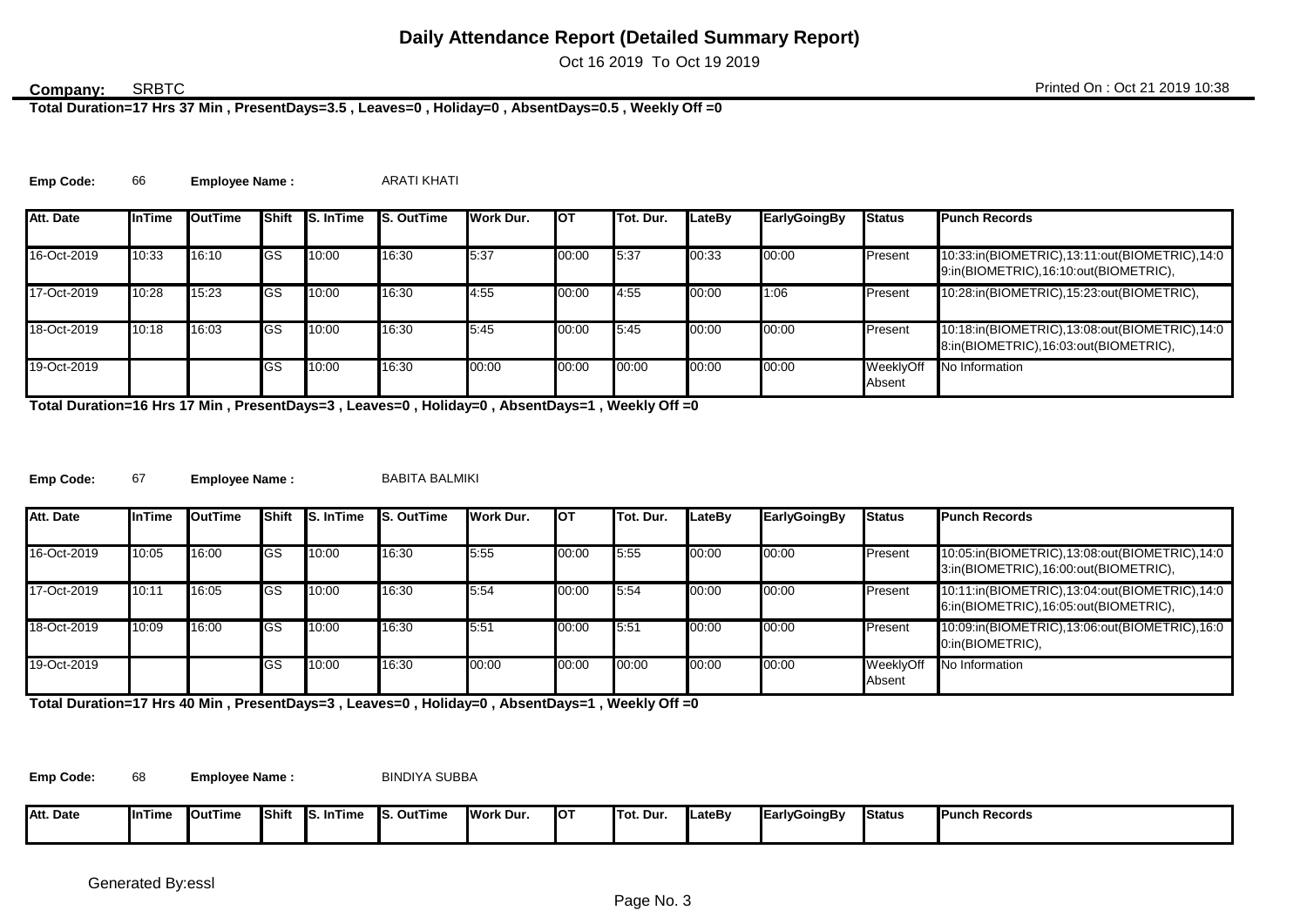Oct 16 2019 To Oct 19 2019

| Company:    | <b>SRBTC</b> |       |             |       |       |       |       |      |       |       |                      | Printed On: Oct 21 2019 10:38                                                           |
|-------------|--------------|-------|-------------|-------|-------|-------|-------|------|-------|-------|----------------------|-----------------------------------------------------------------------------------------|
| 16-Oct-2019 | 10:17        | 16:06 | lGS         | 10:00 | 16:30 | 5:49  | 00:00 | 5:49 | 00:00 | 00:00 | Present              | 10:17:in(BIOMETRIC),14:01:out(BIOMETRIC),14:0<br>6: (BIOMETRIC), 16:06: in (BIOMETRIC), |
| 17-Oct-2019 | 10:10        | 16:03 | <b>I</b> GS | 10:00 | 16:30 | 5:53  | 00:00 | 5:53 | 00:00 | 00:00 | Present              | 10:10:in(BIOMETRIC),13:11:out(BIOMETRIC),14:0<br>6:in(BIOMETRIC),16:03:out(BIOMETRIC),  |
| 18-Oct-2019 | 10:13        | 16:01 | <b>I</b> GS | 10:00 | 16:30 | 5:48  | 00:00 | 5:48 | 00:00 | 00:00 | Present              | 10:13:in(BIOMETRIC),13:14:out(BIOMETRIC),14:0<br>9:in(BIOMETRIC),16:01:out(BIOMETRIC),  |
| 19-Oct-2019 | 10:19        | 13:08 | <b>I</b> GS | 10:00 | 16:30 | 00:00 | 2:49  | 2:49 | 00:00 | 00:00 | WeeklvOff<br>Present | 10:19:in(BIOMETRIC),13:08:out(BIOMETRIC),                                               |

**Total Duration=20 Hrs 19 Min , PresentDays= 4 , Leaves=0 , Holiday=0 , AbsentDays=0 , Weekly Off =0**

**Emp Code:** 69 **Employee Name :** CHANDNI RAI

 $\overline{\phantom{0}}$ 

| Att. Date   | <b>InTime</b> | <b>OutTime</b> |             | Shift S. In Time | <b>S. OutTime</b> | Work Dur. | Iот   | <b>ITot. Dur.</b> | LateBv | EarlyGoingBy | <b>Status</b>        | <b>Punch Records</b>                                                                   |
|-------------|---------------|----------------|-------------|------------------|-------------------|-----------|-------|-------------------|--------|--------------|----------------------|----------------------------------------------------------------------------------------|
| 16-Oct-2019 | 10:26         | 16:17          | <b>I</b> GS | 10:00            | 16:30             | 5.51      | 00:00 | 5.51              | 00:00  | 00:00        | Present              | 10:26:in(BIOMETRIC),13:11:out(BIOMETRIC),16:1<br>7:in(BIOMETRIC),                      |
| 17-Oct-2019 |               |                | <b>I</b> GS | 10:00            | 16:30             | 00:00     | 00:00 | 00:00             | 00:00  | 00:00        | Absent               | No Information                                                                         |
| 18-Oct-2019 | 10:18         | 16:22          | <b>I</b> GS | 10:00            | 16:30             | 6:04      | 00:00 | 6:04              | 00:00  | 00:00        | Present              | 10:18:in(BIOMETRIC),13:09:out(BIOMETRIC),14:0<br>6:in(BIOMETRIC),16:22:out(BIOMETRIC), |
| 19 Oct-2019 | 10:22         | 13:05          | <b>IGS</b>  | 10:00            | 16:30             | 00:00     | 2:43  | 2:43              | 00:00  | 00:00        | WeeklyOff<br>Present | 10:22:in(BIOMETRIC),13:05:out(BIOMETRIC),                                              |

**Total Duration=14 Hrs 38 Min , PresentDays=3 , Leaves=0 , Holiday=0 , AbsentDays=1 , Weekly Off =0**

Emp Code: 70 **Employee Name :** DIPTI GENE LAMA

| Att. Date   | <b>InTime</b> | OutTime | Shift       | <b>S. In Time</b> | <b>S. OutTime</b> | <b>I</b> Work Dur. | Іот   | Tot. Dur. | LateBv | <b>EarlyGoingBy</b> | <b>Status</b>        | <b>Punch Records</b>                                                                   |
|-------------|---------------|---------|-------------|-------------------|-------------------|--------------------|-------|-----------|--------|---------------------|----------------------|----------------------------------------------------------------------------------------|
| 16-Oct-2019 | 09:47         | 16:06   | <b>IGS</b>  | 10:00             | 16:30             | 6:07               | 00:00 | 6:07      | 00:00  | 00:00               | Present              | 09:47:in(BIOMETRIC),14:02:out(BIOMETRIC),14:0<br>8:in(BIOMETRIC),16:06:out(BIOMETRIC), |
| 17-Oct-2019 | 10:02         | 16:03   | <b>IGS</b>  | 10:00             | 16:30             | 6:01               | 00:00 | 6:01      | 00:00  | 00:00               | Present              | 10:02:in(BIOMETRIC),13:11:out(BIOMETRIC),14:0<br>6:in(BIOMETRIC),16:03:out(BIOMETRIC), |
| 18-Oct-2019 | 09:48         | 16:01   | lGS         | 10:00             | 16:30             | 6:02               | 00:00 | 6:02      | 00:00  | 00:00               | Present              | 09:48:in(BIOMETRIC),13:14:out(BIOMETRIC),14:0<br>9:in(BIOMETRIC),16:01:out(BIOMETRIC), |
| 19-Oct-2019 | 09:50         | 13:06   | <b>I</b> GS | 10:00             | 16:30             | 00:00              | 3:16  | 3:16      | 00:00  | 00:00               | WeeklyOff<br>Present | 09:50:in(BIOMETRIC),13:06:out(BIOMETRIC),                                              |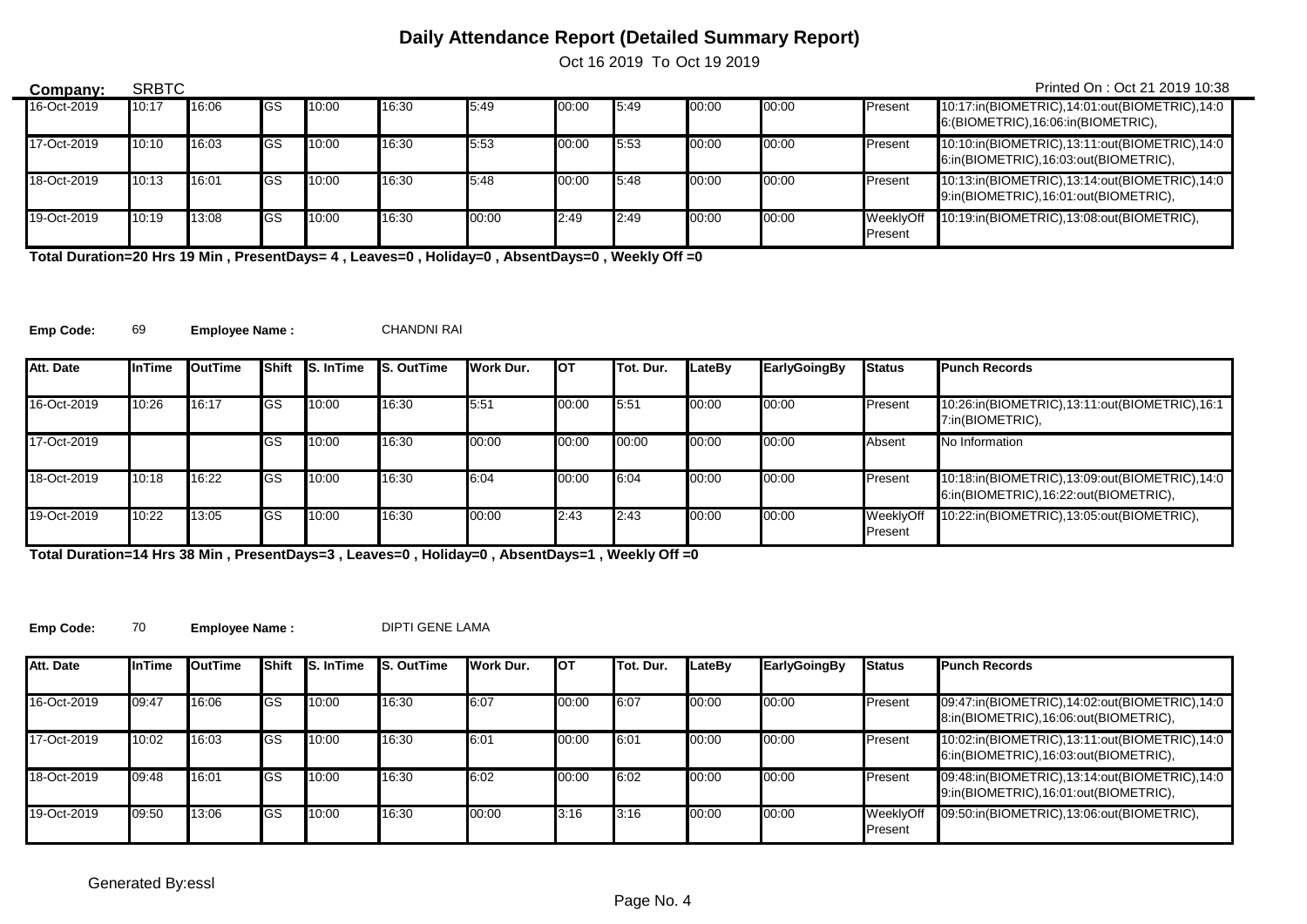Oct 16 2019 To Oct 19 2019

### **SRBTC**

**Total Duration=21 Hrs 26 Min , PresentDays=4 , Leaves=0 , Holiday=0 , AbsentDays=0 , Weekly Off =0**

| Emp Code: |  | <b>Employee Name:</b> | DIVYANI SINGHA |
|-----------|--|-----------------------|----------------|
|-----------|--|-----------------------|----------------|

| Att. Date   | <b>InTime</b> | <b>OutTime</b> |             | Shift S. In Time | <b>S. OutTime</b> | Work Dur. | <b>I</b> OT | Tot. Dur. | LateBv | EarlyGoingBy | <b>Status</b>       | <b>Punch Records</b>                                                                   |
|-------------|---------------|----------------|-------------|------------------|-------------------|-----------|-------------|-----------|--------|--------------|---------------------|----------------------------------------------------------------------------------------|
| 16-Oct-2019 |               |                | <b>NS</b>   | 00:00            | 00:00             | 00:00     | 00:00       | 00:00     | 00:00  | 00:00        | Absent              | No Information                                                                         |
| 17-Oct-2019 | 10:03         | 16:07          | <b>IGS</b>  | 10:00            | 16:30             | 6:04      | 00:00       | 6:04      | 00:00  | 00:00        | Present             | 10:03:in(BIOMETRIC),13:07:out(BIOMETRIC),14:1<br>6:in(BIOMETRIC),16:07:out(BIOMETRIC), |
| 18-Oct-2019 |               |                | <b>GS</b>   | 10:00            | 16:30             | 00:00     | 00:00       | 00:00     | 00:00  | 00:00        | Absent              | No Information                                                                         |
| 19-Oct-2019 |               |                | <b>I</b> GS | 10:00            | 16:30             | 00:00     | 00:00       | 00:00     | 00:00  | 00:00        | WeeklyOff<br>Absent | No Information                                                                         |

**Total Duration=6 Hrs 4 Min , PresentDays=1 , Leaves=0 , Holiday=0 , AbsentDays=3 , Weekly Off =0**

**Emp Code:** 72 **Employee Name :** DURGA PRASAD CHETTRI

| Att. Date   | <b>InTime</b> | OutTime | <b>Shift</b> | <b>S. In Time</b> | <b>S. OutTime</b> | <b>I</b> Work Dur. | Iот   | <b>ITot. Dur.</b> | LateBv | <b>EarlyGoingBy</b> | <b>Status</b>        | <b>Punch Records</b>                                                                   |
|-------------|---------------|---------|--------------|-------------------|-------------------|--------------------|-------|-------------------|--------|---------------------|----------------------|----------------------------------------------------------------------------------------|
| 16-Oct-2019 | 09:59         | 16:04   | <b>IGS</b>   | 10:00             | 16:30             | 6:05               | 00:00 | 6:05              | 00:00  | 00:00               | Present              | 09:59:in(BIOMETRIC),13:03:out(BIOMETRIC),13:5<br>9:in(BIOMETRIC),16:04:out(BIOMETRIC), |
| 17-Oct-2019 | 10:09         | 16:05   | lGS          | 10:00             | 16:30             | 5:56               | 00:00 | 5:56              | 00:00  | 00:00               | Present              | 10:09:in(BIOMETRIC),13:06:out(BIOMETRIC),14:0<br>7:in(BIOMETRIC),16:05:out(BIOMETRIC), |
| 18-Oct-2019 | 09:53         | 16:02   | <b>I</b> GS  | 10:00             | 16:30             | 6:03               | 00:00 | 6:03              | 00:00  | 00:00               | Present              | 09:53:in(BIOMETRIC),13:09:out(BIOMETRIC),14:0<br>9:in(BIOMETRIC),16:02:out(BIOMETRIC), |
| 19-Oct-2019 | 09:52         | 13:05   | <b>I</b> GS  | 10:00             | 16:30             | 00:00              | 3:13  | 3:13              | 00:00  | 00:00               | WeeklyOff<br>Present | 09:52:in(BIOMETRIC),13:05:out(BIOMETRIC),                                              |

**Total Duration=21 Hrs 17 Min , PresentDays=4 , Leaves=0 , Holiday=0 , AbsentDays=0 , Weekly Off =0**

**Emp Code:** 73 **Employee Name :** FARHEEN JAMAL

| Δtt<br>Att. Date | <b>I</b> InTime | <b>OutTime</b> | <b>Shift</b> | ∵∽⊤ime<br>- Ic | ∽<br>. OutTime . | <b>I</b> Work Dur. | <b>IOT</b> | lTot. Dur | <b>LateB</b> | <b>IEarly</b><br>∣vGoinaBv | Status | <b>Punch Records</b> |
|------------------|-----------------|----------------|--------------|----------------|------------------|--------------------|------------|-----------|--------------|----------------------------|--------|----------------------|
|                  |                 |                |              | 10.,           | .                |                    |            |           |              |                            |        |                      |
|                  |                 |                |              |                |                  |                    |            |           |              |                            |        |                      |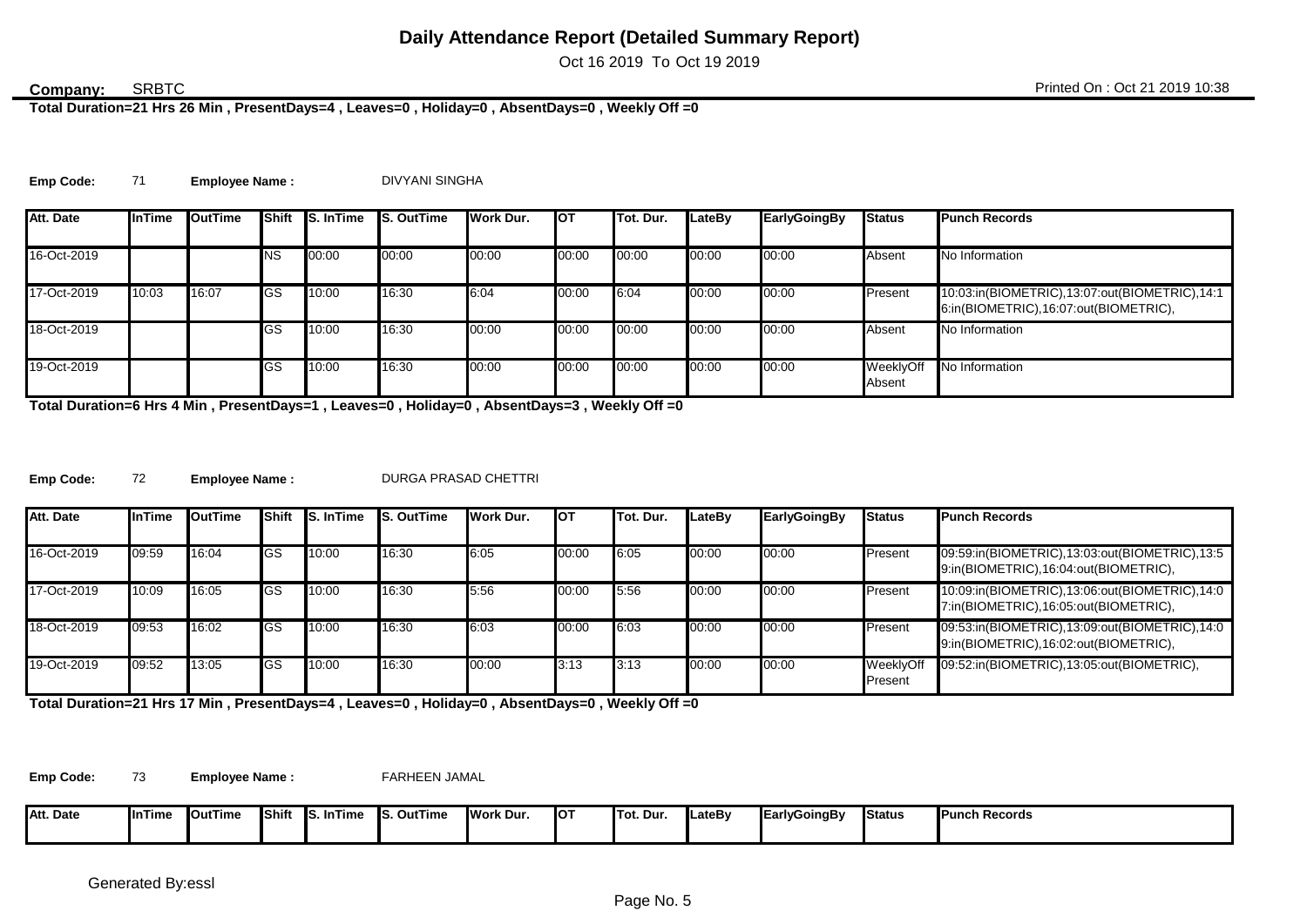Oct 16 2019 To Oct 19 2019

| Company:    | <b>SRBTC</b> |       |             |       |       |       |       |      |       |       |                         | Printed On: Oct 21 2019 10:38                                                          |
|-------------|--------------|-------|-------------|-------|-------|-------|-------|------|-------|-------|-------------------------|----------------------------------------------------------------------------------------|
| 16-Oct-2019 | 09:55        | 14:00 | lGS         | 10:00 | 16:30 | 3:58  | 00:00 | 3:58 | 00:00 | 2:32  | 1/ <sub>2</sub> Present | 09:55:in(BIOMETRIC),13:07:out(BIOMETRIC),13:5<br>7:in(BIOMETRIC),14:00:(BIOMETRIC),    |
| 17-Oct-2019 | 10:03        | 16:06 | <b>I</b> GS | 10:00 | 16:30 | 6:03  | 00:00 | 6:03 | 00:00 | 00:00 | Present                 | 10:03:in(BIOMETRIC),13:08:out(BIOMETRIC),13:1<br>8:in(BIOMETRIC),16:06:out(BIOMETRIC), |
| 18-Oct-2019 | 10:08        | 16:03 | <b>I</b> GS | 10:00 | 16:30 | 5:55  | 00:00 | 5:55 | 00:00 | 00:00 | Present                 | 10:08:in(BIOMETRIC),13:11:out(BIOMETRIC),14:0<br>4:in(BIOMETRIC),16:03:out(BIOMETRIC), |
| 19-Oct-2019 | 09:56        | 13:05 | lGS         | 10:00 | 16:30 | 00:00 | 3:09  | 3:09 | 00:00 | 00:00 | WeeklvOff<br>Present    | 09:56:in(BIOMETRIC),13:05:out(BIOMETRIC),                                              |

**Total Duration=19 Hrs 5 Min , PresentDays=3.5 , Leaves=0 , Holiday=0 , AbsentDays=0.5 , Weekly Off =0**

**Emp Code:** 74 **Employee Name :** KALYAN GAZMERE

| Att. Date   | <b>InTime</b> | <b>I</b> OutTime |           | <b>Shift IS. In Time</b> | <b>S. OutTime</b> | Work Dur. | <b>I</b> OT | Tot. Dur. | LateBv | EarlyGoingBy | <b>Status</b>        | <b>Punch Records</b>                                                                   |
|-------------|---------------|------------------|-----------|--------------------------|-------------------|-----------|-------------|-----------|--------|--------------|----------------------|----------------------------------------------------------------------------------------|
|             |               |                  |           |                          |                   |           |             |           |        |              |                      |                                                                                        |
| 16-Oct-2019 | 10:14         | 16:05            | <b>GS</b> | 10:00                    | 16:30             | 5.51      | 00:00       | 5:51      | 00:00  | 00:00        | Present              | 10:14:in(BIOMETRIC),13:03:out(BIOMETRIC),14:0<br>1:in(BIOMETRIC),16:05:out(BIOMETRIC), |
| 17-Oct-2019 | 10:16         | 16:08            | IGS       | 10:00                    | 16:30             | 5:52      | 00:00       | 5:52      | 00:00  | 00:00        | Present              | 10:16:in(BIOMETRIC),16:08:out(BIOMETRIC),                                              |
| 18-Oct-2019 | 10:02         | 16:07            | IGS       | 10:00                    | 16:30             | 6:05      | 00:00       | 6:05      | 00:00  | 00:00        | Present              | 10:02:in(BIOMETRIC),13:25:out(BIOMETRIC),16:0<br>0:in(BIOMETRIC),16:07:out(BIOMETRIC), |
| 19-Oct-2019 | 10:19         | 13:06            | IGS       | 10:00                    | 16:30             | 00:00     | 2:47        | 2:47      | 00:00  | 00:00        | WeeklyOff<br>Present | 10:19:in(BIOMETRIC),13:06:out(BIOMETRIC),                                              |

**Total Duration=20 Hrs 35 Min , PresentDays=4 , Leaves=0 , Holiday=0 , AbsentDays=0 , Weekly Off =0**

**Emp Code:** 75 **Employee Name :** MADHULEKHA GURUNG

| Att. Date   | <b>InTime</b> | <b>I</b> OutTime | Shift       | <b>S.</b> InTime | <b>S. OutTime</b> | Work Dur. | <b>I</b> OT | Tot. Dur. | LateBv | <b>EarlyGoingBy</b> | <b>Status</b>       | <b>Punch Records</b>                                                                   |
|-------------|---------------|------------------|-------------|------------------|-------------------|-----------|-------------|-----------|--------|---------------------|---------------------|----------------------------------------------------------------------------------------|
| 16-Oct-2019 | 10:22         | 15:16            | <b>I</b> GS | 10:00            | 16:30             | 4:54      | 00:00       | 4:54      | 00:00  | 1:13                | Present             | 10:22:in(BIOMETRIC),13:08:out(BIOMETRIC),14:0<br>3:in(BIOMETRIC),15:16:out(BIOMETRIC), |
| 17-Oct-2019 | 10:19         | 15:23            | <b>I</b> GS | 10:00            | 16:30             | 5:04      | 00:00       | 5:04      | 00:00  | 1:06                | Present             | 10:19:in(BIOMETRIC),13:05:out(BIOMETRIC),14:0<br>7:in(BIOMETRIC),15:23:out(BIOMETRIC), |
| 18-Oct-2019 | 10:00         | 15:09            | <b>I</b> GS | 10:00            | 16:30             | 5:09      | 00:00       | 5:09      | 00:00  | 1:20                | Present             | 10:00:in(BIOMETRIC),13:06:out(BIOMETRIC),15:0<br>9:in(BIOMETRIC),                      |
| 19-Oct-2019 |               |                  | lGS         | 10:00            | 16:30             | 00:00     | 00:00       | 00:00     | 00:00  | 00:00               | WeeklyOff<br>Absent | No Information                                                                         |

 $\overline{\phantom{0}}$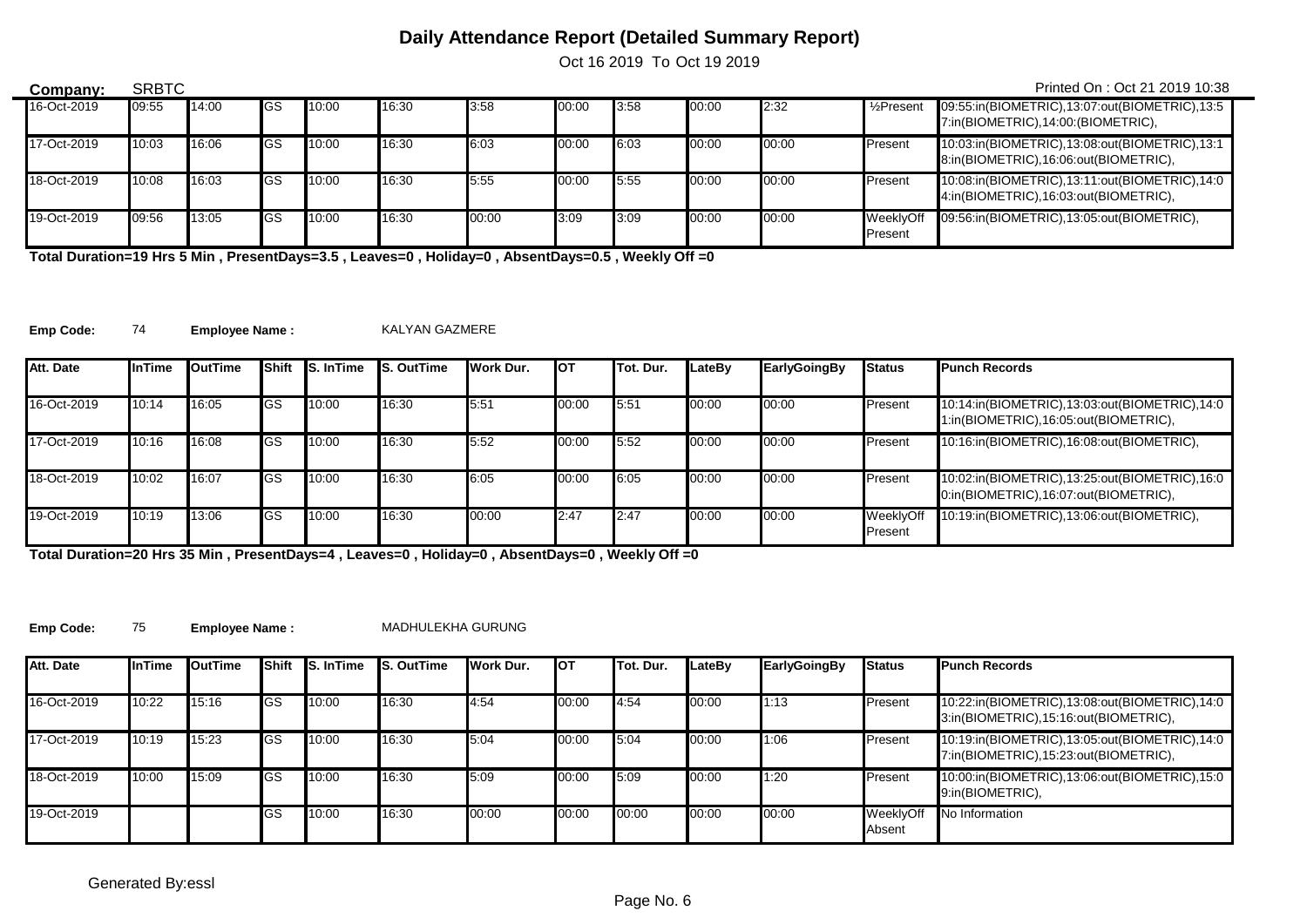Oct 16 2019 To Oct 19 2019

### **SRBTC**

**Total Duration=15 Hrs 7 Min , PresentDays=3 , Leaves=0 , Holiday=0 , AbsentDays=1 , Weekly Off =0**

Emp Code: 76 Employee Name : NANDIKA RAI

| Att. Date   | <b>InTime</b> | <b>OutTime</b> | <b>Shift</b> | <b>S. In Time</b> | <b>IS. OutTime</b> | Work Dur. | <b>I</b> OT | Tot. Dur. | LateBv | <b>EarlyGoingBy</b> | <b>Status</b>           | <b>Punch Records</b>                                                                            |
|-------------|---------------|----------------|--------------|-------------------|--------------------|-----------|-------------|-----------|--------|---------------------|-------------------------|-------------------------------------------------------------------------------------------------|
| 16-Oct-2019 | 10:28         | 16:10          | <b>GS</b>    | 10:00             | 16:30              | 5:42      | 00:00       | 5.42      | 00:00  | 00:00               | Present                 | 10:28:in(BIOMETRIC),13:11:out(BIOMETRIC),16:1<br>0:in(BIOMETRIC),16:10:(BIOMETRIC),16:10:(BIOM) |
| 17-Oct-2019 | 10:02         | 16:06          | <b>GS</b>    | 10:00             | 16:30              | 6:04      | 00:00       | 6:04      | 00:00  | 00:00               | Present                 | 10:02:in(BIOMETRIC),13:10:out(BIOMETRIC),14:0<br>6:in(BIOMETRIC),16:06:out(BIOMETRIC),          |
| 18-Oct-2019 | 10:01         | 13:09          | <b>GS</b>    | 10:00             | 16:30              | 3:08      | 00:00       | 3:08      | 00:00  | 3:20                | 1/ <sub>2</sub> Present | 10:01:in(BIOMETRIC),13:09:out(BIOMETRIC),                                                       |
| 19-Oct-2019 |               |                | IGS.         | 10:00             | 16:30              | 00:00     | 00:00       | 00:00     | 00:00  | 00:00               | WeeklvOff<br>Absent     | No Information                                                                                  |

**Total Duration=14 Hrs 54 Min , PresentDays=2.5 , Leaves=0 , Holiday=0 , AbsentDays=1.5 , Weekly Off =0**

Emp Code: 77 **Employee Name :** NASIR GURUNG

| Att. Date   | <b>I</b> InTime | OutTime |             | <b>Shift IS. In Time</b> | <b>S. OutTime</b> | Work Dur. | <b>I</b> OT | <b>ITot. Dur.</b> | LateBv | <b>EarlyGoingBy</b> | <b>Status</b>        | <b>Punch Records</b>                                                                   |
|-------------|-----------------|---------|-------------|--------------------------|-------------------|-----------|-------------|-------------------|--------|---------------------|----------------------|----------------------------------------------------------------------------------------|
| 16-Oct-2019 | 10:09           | 15:59   | <b>I</b> GS | 10:00                    | 16:30             | 5:50      | 00:00       | 5:50              | 00:00  | 00:00               | Present              | 10:09:in(BIOMETRIC),13:03:out(BIOMETRIC),14:0<br>1:in(BIOMETRIC),15:59:out(BIOMETRIC), |
| 17-Oct-2019 | 10:10           | 16:08   | lGS         | 10:00                    | 16:30             | 5.58      | 00:00       | 5:58              | 00:00  | 00:00               | Present              | 10:10:in(BIOMETRIC),13:09:out(BIOMETRIC),14:1<br>1:in(BIOMETRIC),16:08:out(BIOMETRIC), |
| 18-Oct-2019 | 09:57           | 16:08   | <b>I</b> GS | 10:00                    | 16:30             | 6:09      | 00:00       | 6:09              | 00:00  | 00:00               | Present              | 09:57:in(BIOMETRIC),13:13:out(BIOMETRIC),14:0<br>9:in(BIOMETRIC),16:08:out(BIOMETRIC), |
| 19-Oct-2019 | 10:07           | 13:06   | <b>I</b> GS | 10:00                    | 16:30             | 00:00     | 2:59        | 2:59              | 00:00  | 00:00               | WeeklyOff<br>Present | 10:07:in(BIOMETRIC),13:06:out(BIOMETRIC),                                              |

**Total Duration=20 Hrs 56 Min , PresentDays=4 , Leaves=0 , Holiday=0 , AbsentDays=0 , Weekly Off =0**

Emp Code: 78 Employee Name : NIPUNJA CHHETRI

| Δtt<br><b>Att. Date</b> | ∎InTime | <b>I</b> OutTime | <b>IShift</b> | <b>InTime</b><br>- Ic<br>. . | . .<br>. OutTime<br>. . | Work Dur. | IO1 | <b>ITot. Dur.</b> | <b>LateBv</b> | ∥EarlyGoingBy | <b>Status</b> | <b>IPunch Records</b> |
|-------------------------|---------|------------------|---------------|------------------------------|-------------------------|-----------|-----|-------------------|---------------|---------------|---------------|-----------------------|
|                         |         |                  |               |                              |                         |           |     |                   |               |               |               |                       |
|                         |         |                  |               |                              |                         |           |     |                   |               |               |               |                       |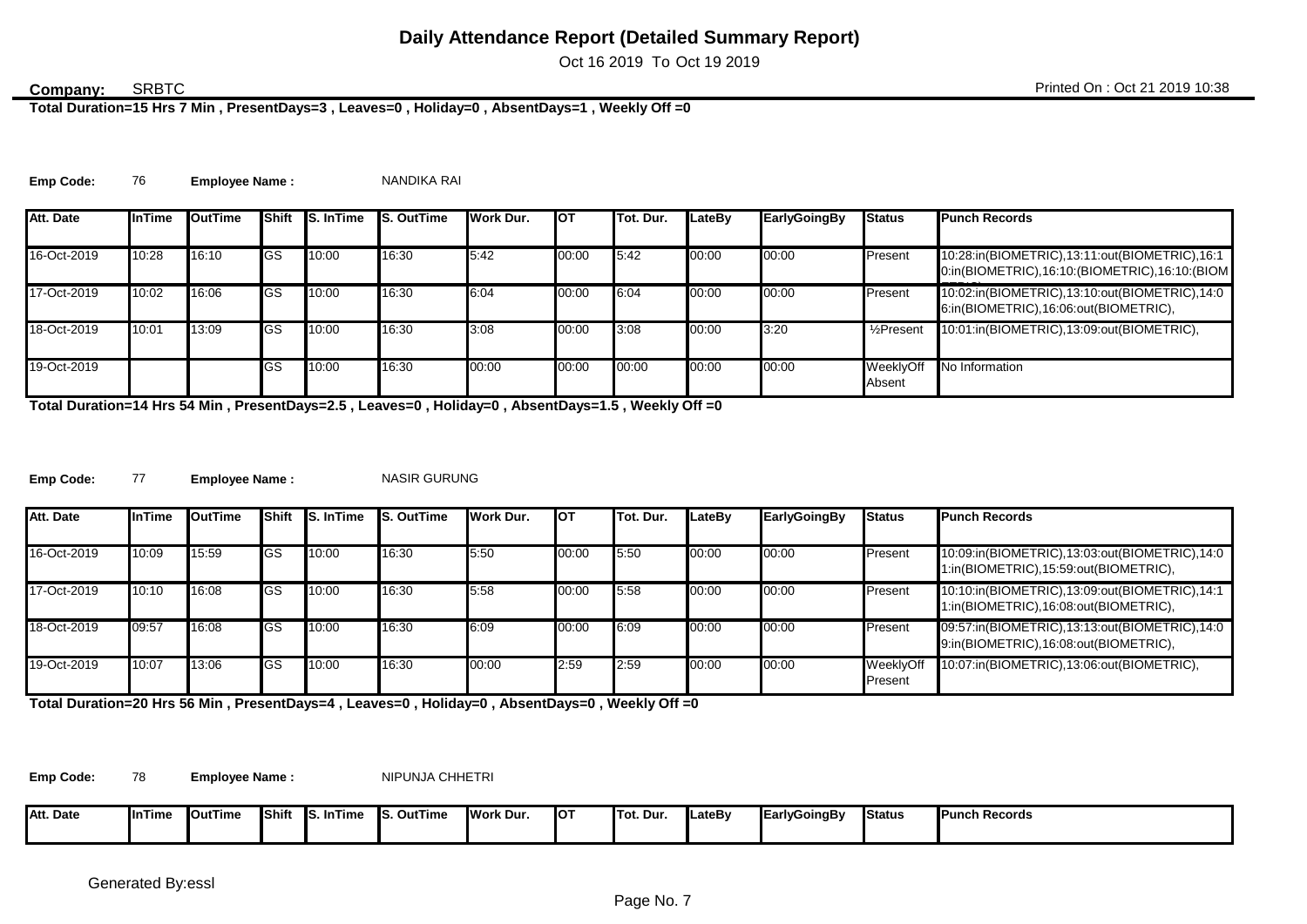Oct 16 2019 To Oct 19 2019

| Company:    | <b>SRBTC</b> |       |             |       |       |       |       |       |       |       |                     | Printed On: Oct 21 2019 10:38                                                          |
|-------------|--------------|-------|-------------|-------|-------|-------|-------|-------|-------|-------|---------------------|----------------------------------------------------------------------------------------|
| 16-Oct-2019 | 10:18        | 16:08 | <b>IGS</b>  | 10:00 | 16:30 | 5:50  | 00:00 | 5:50  | 00:00 | 00:00 | Present             | 10:18:in(BIOMETRIC),13:05:out(BIOMETRIC),14:0<br>2:in(BIOMETRIC),16:08:out(BIOMETRIC), |
| 17-Oct-2019 |              |       | <b>I</b> GS | 10:00 | 16:30 | 00:00 | 00:00 | 00:00 | 00:00 | 00:00 | Absent              | No Information                                                                         |
| 18-Oct-2019 | 10:28        | 16:02 | <b>I</b> GS | 10:00 | 16:30 | 5:34  | 00:00 | 5:34  | 00:00 | 00:00 | Present             | 10:28:in(BIOMETRIC),13:09:out(BIOMETRIC),16:0<br>2:in(BIOMETRIC).                      |
| 19-Oct-2019 |              |       | <b>IGS</b>  | 10:00 | 16:30 | 00:00 | 00:00 | 00:00 | 00:00 | 00:00 | WeeklyOff<br>Absent | No Information                                                                         |

**Total Duration=11 Hrs 24 Min , PresentDays=2 , Leaves=0 , Holiday=0 , AbsentDays=2 , Weekly Off =0**

**Emp Code:** 79 **Employee Name :** NOORENA KHAN

 $\blacksquare$ 

| Att. Date   | <b>InTime</b> | <b>I</b> OutTime | Shift      | <b>S. In Time</b> | <b>S. OutTime</b> | Work Dur. | <b>I</b> OT | <b>ITot. Dur.</b> | LateBv | EarlyGoingBy | <b>Status</b>       | <b>Punch Records</b>                                                                   |
|-------------|---------------|------------------|------------|-------------------|-------------------|-----------|-------------|-------------------|--------|--------------|---------------------|----------------------------------------------------------------------------------------|
| 16-Oct-2019 | 10:05         | 16:00            | IGS        | 10:00             | 16:30             | 5:55      | 00:00       | 5.55              | 00:00  | 00:00        | Present             | 10:05:in(BIOMETRIC),13:05:out(BIOMETRIC),13:5<br>9:in(BIOMETRIC),16:00:out(BIOMETRIC), |
| 17-Oct-2019 | 10:11         | 16:05            | <b>IGS</b> | 10:00             | 16:30             | 5.54      | 00:00       | 5:54              | 00:00  | 00:00        | Present             | 10:11:in(BIOMETRIC),13:04:out(BIOMETRIC),14:0<br>1:in(BIOMETRIC),16:05:out(BIOMETRIC), |
| 18-Oct-2019 | 10:08         | 16:00            | <b>IGS</b> | 10:00             | 16:30             | 5:52      | 00:00       | 5:52              | 00:00  | 00:00        | Present             | 10:08:in(BIOMETRIC),13:06:out(BIOMETRIC),16:0<br>0:in(BIOMETRIC),                      |
| 19-Oct-2019 |               |                  | lGS        | 10:00             | 16:30             | 00:00     | 00:00       | 00:00             | 00:00  | 00:00        | WeeklyOff<br>Absent | No Information                                                                         |

**Total Duration=17 Hrs 41 Min , PresentDays=3 , Leaves=0 , Holiday=0 , AbsentDays=1 , Weekly Off =0**

Emp Code: 80 **Employee Name :** PALMU SONAMLA

| Att. Date   | <b>InTime</b> | OutTime | Shift      | <b>S. In Time</b> | <b>S. OutTime</b> | Work Dur. | <b>I</b> OT | Tot. Dur. | LateBv | <b>EarlyGoingBy</b> | <b>Status</b>                | <b>Punch Records</b>                                                                               |
|-------------|---------------|---------|------------|-------------------|-------------------|-----------|-------------|-----------|--------|---------------------|------------------------------|----------------------------------------------------------------------------------------------------|
| 16-Oct-2019 | 10:21         | 13:08   | <b>IGS</b> | 10:00             | 16:30             | 2:47      | 00:00       | 2:47      | 00:00  | 3:21                | $\frac{1}{2}$ Present        | 10:21:in(BIOMETRIC),13:08:out(BIOMETRIC),                                                          |
| 17-Oct-2019 | 10:21         | 16:06   | <b>IGS</b> | 10:00             | 16:30             | 5:45      | 00:00       | 5:45      | 00:00  | 00:00               | <b>Present</b>               | 10:21:in(BIOMETRIC),13:06:out(BIOMETRIC),14:1<br>1:in(BIOMETRIC),14:16:out(BIOMETRIC),16:06:in(    |
| 18-Oct-2019 | 10:20         | 15:59   | <b>IGS</b> | 10:00             | 16:30             | 5:39      | 00:00       | 5:39      | 00:00  | 00:00               | Present                      | 10:20:in(BIOMETRIC), 10:20: (BIOMETRIC), 13:12:0<br>ut(BIOMETRIC),14:07:in(BIOMETRIC),15:59:out(BI |
| 19-Oct-2019 | 10:14         | 13:05   | <b>IGS</b> | 10:00             | 16:30             | 00:00     | 2:51        | 2:51      | 00:00  | 00:00               | WeeklyOff<br><b>IPresent</b> | 10:14:in(BIOMETRIC),13:05:out(BIOMETRIC),                                                          |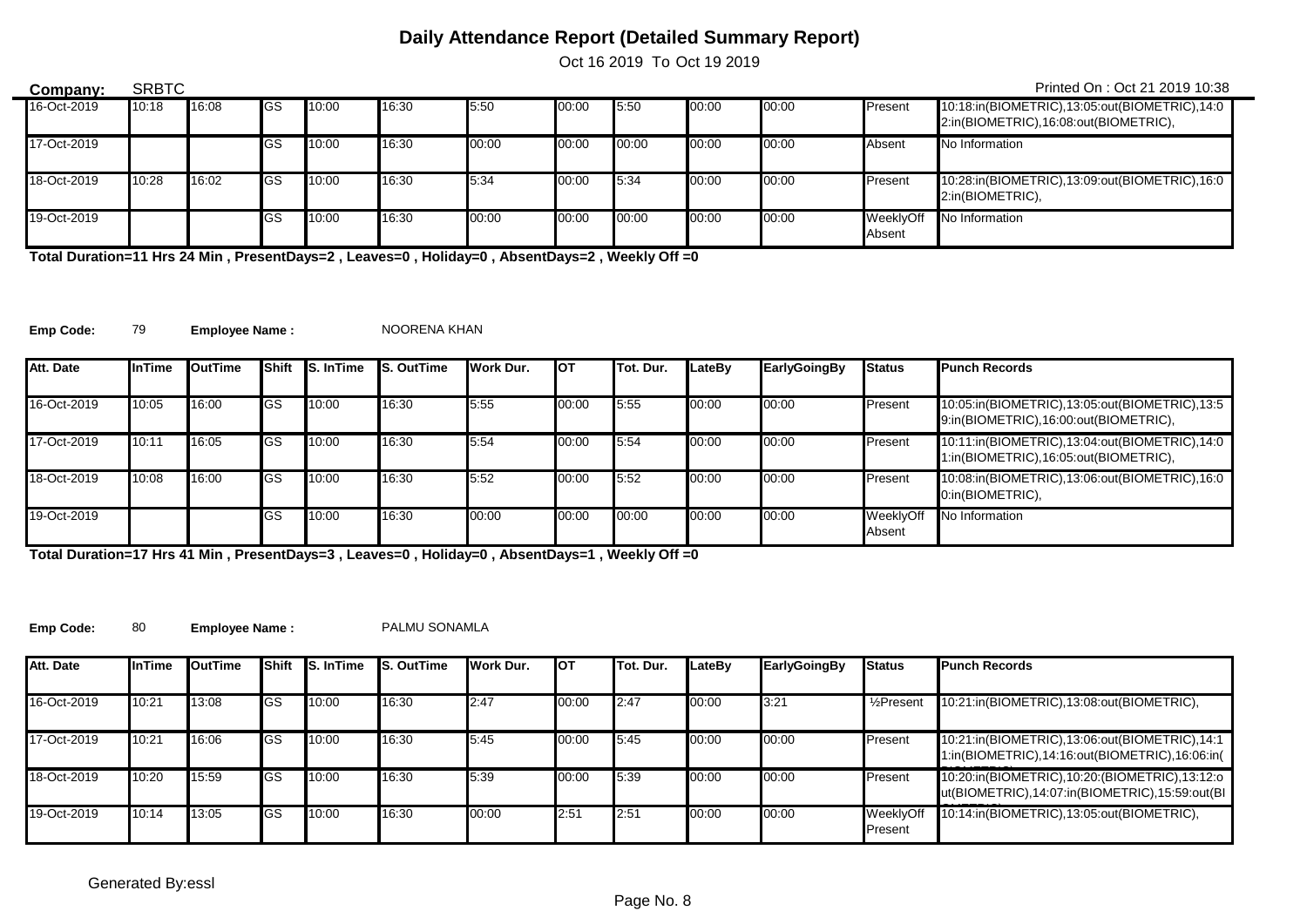Oct 16 2019 To Oct 19 2019

#### SRBTC

**Total Duration=17 Hrs 2 Min , PresentDays=3.5 , Leaves=0 , Holiday=0 , AbsentDays=0.5 , Weekly Off =0**

| <b>Emp Code:</b> |  | <b>Employee Name:</b> | POONAM THAPA |
|------------------|--|-----------------------|--------------|
|------------------|--|-----------------------|--------------|

| Att. Date   | <b>InTime</b> | <b>I</b> OutTime |    | Shift <b>S. In Time</b> | <b>S. OutTime</b> | Work Dur. | <b>I</b> OT | Tot. Dur. | LateBv | EarlyGoingBy | <b>Status</b>           | <b>Punch Records</b>                                                                    |
|-------------|---------------|------------------|----|-------------------------|-------------------|-----------|-------------|-----------|--------|--------------|-------------------------|-----------------------------------------------------------------------------------------|
| 16-Oct-2019 | 10:09         | 16:06            | GS | 10:00                   | 16:30             | 5:57      | 00:00       | 15.57     | 00:00  | 00:00        | Present                 | 10:09:in(BIOMETRIC),13:03:out(BIOMETRIC),13:5<br>7:in(BIOMETRIC),16:06:out(BIOMETRIC),  |
| 17-Oct-2019 | 10:03         | 16:09            | GS | 10:00                   | 16:30             | 6:06      | 00:00       | 6:06      | 00:00  | 00:00        | Present                 | 10:03:in(BIOMETRIC),14:13:out(BIOMETRIC),14:1<br>3: (BIOMETRIC), 16:09: in (BIOMETRIC), |
| 18-Oct-2019 | 10:12         | 14:11            | GS | 10:00                   | 16:30             | 3:59      | 00:00       | 3:59      | 00:00  | 2:18         | 1/ <sub>2</sub> Present | 10:12:in(BIOMETRIC),13:05:out(BIOMETRIC),13:0<br>5: (BIOMETRIC), 14:11: in (BIOMETRIC), |
| 19-Oct-2019 | 10:35         | 13:05            | GS | 10:00                   | 16:30             | 00:00     | 2:30        | 2:30      | 00:00  | 00:00        | WeeklyOff<br>Present    | 10:35:in(BIOMETRIC),13:05:out(BIOMETRIC),                                               |

**Total Duration=18 Hrs 32 Min , PresentDays=3.5 , Leaves=0 , Holiday=0 , AbsentDays=0.5 , Weekly Off =0**

**Emp Code:** 82 **Employee Name :** PRANOY PRADHAN

| Att. Date   | <b>InTime</b> | <b>I</b> OutTime | <b>Shift</b> | <b>S.</b> InTime | <b>S. OutTime</b> | Work Dur. | Іот   | Tot. Dur. | LateBv | <b>EarlyGoingBy</b> | <b>Status</b>        | <b>Punch Records</b>                                                                   |
|-------------|---------------|------------------|--------------|------------------|-------------------|-----------|-------|-----------|--------|---------------------|----------------------|----------------------------------------------------------------------------------------|
| 16-Oct-2019 | 10:14         | 16:05            | <b>I</b> GS  | 10:00            | 16:30             | 5:51      | 00:00 | 15:51     | 00:00  | 00:00               | Present              | 10:14:in(BIOMETRIC),13:06:out(BIOMETRIC),14:0<br>1:in(BIOMETRIC),16:05:out(BIOMETRIC), |
| 17-Oct-2019 | 09:52         | 16:05            | <b>I</b> GS  | 10:00            | 16:30             | 6:06      | 00:00 | 6:06      | 00:00  | 00:00               | Present              | 09:52:in(BIOMETRIC),16:05:out(BIOMETRIC),                                              |
| 18-Oct-2019 | 10:27         | 16:00            | <b>I</b> GS  | 10:00            | 16:30             | 5:33      | 00:00 | 5:33      | 00:00  | 00:00               | Present              | 10:27:in(BIOMETRIC),13:25:out(BIOMETRIC),16:0<br>0:in(BIOMETRIC),16:00:(BIOMETRIC),    |
| 19-Oct-2019 | 10:18         | 13:12            | <b>I</b> GS  | 10:00            | 16:30             | 00:00     | 2:54  | 2.54      | 00:00  | 00:00               | WeeklyOff<br>Present | 10:18:in(BIOMETRIC),13:12:out(BIOMETRIC),                                              |

**Total Duration=20 Hrs 24 Min , PresentDays=4 , Leaves=0 , Holiday=0 , AbsentDays=0 , Weekly Off =0**

Emp Code: 83 **Employee Name :** PRASHANTI RAI

| Att. Date<br>the contract of the contract of the contract of | ∣nTime | <b>OutTime</b> | <b>IShift</b> | . InTime<br>$\mathbf{r}$<br>. . | i. OutTime<br>Ic<br>IJ. | Work Dur. | IO1 | Tot. Dur | lLateBv | <b>EarlyGoingBy</b> | <b>Status</b> | <b>Punch Records</b> |
|--------------------------------------------------------------|--------|----------------|---------------|---------------------------------|-------------------------|-----------|-----|----------|---------|---------------------|---------------|----------------------|
|                                                              |        |                |               |                                 |                         |           |     |          |         |                     |               |                      |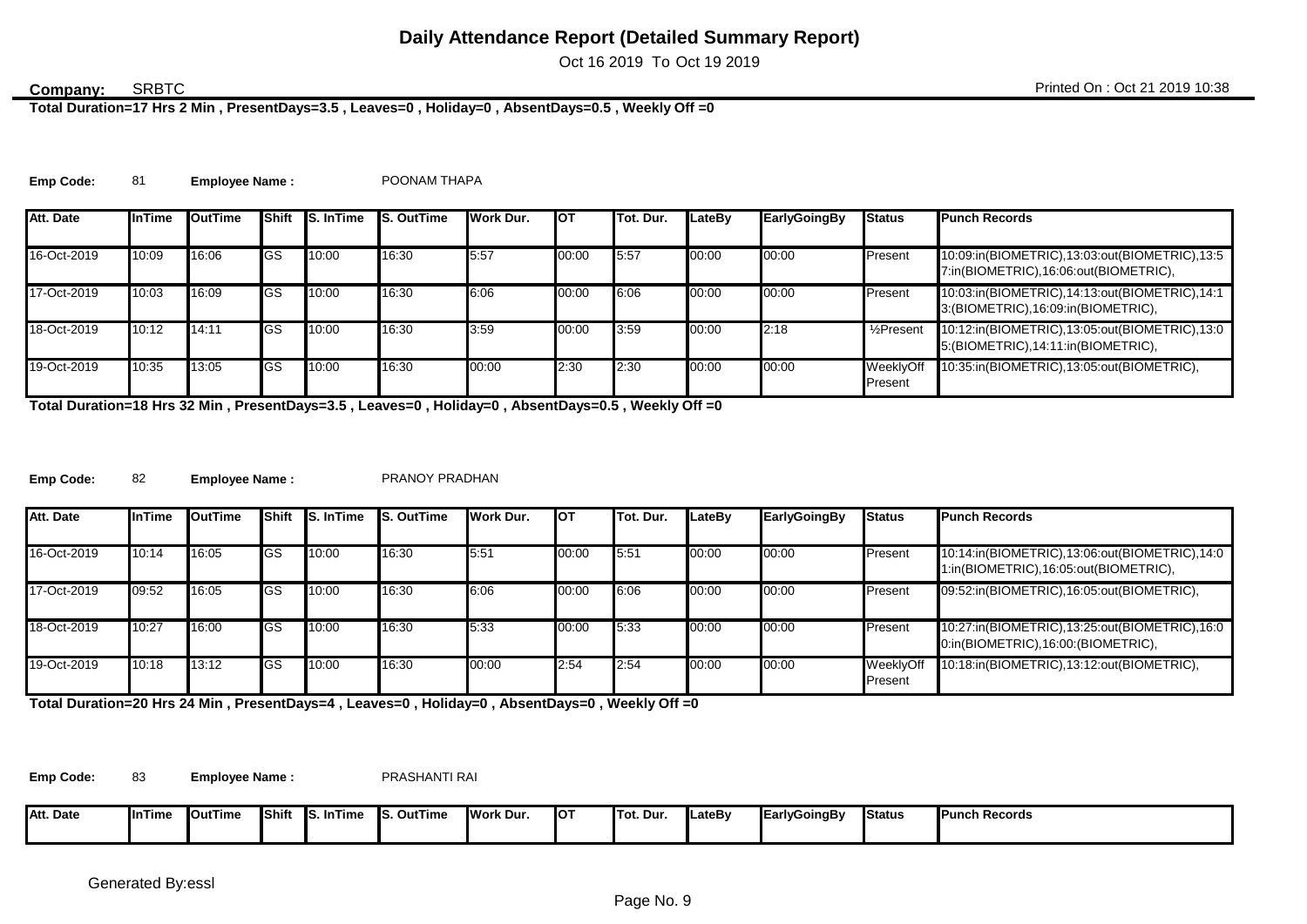Oct 16 2019 To Oct 19 2019

| Company:    | <b>SRBTC</b> |       |             |       |       |       |       |      |       |       |                      | Printed On: Oct 21 2019 10:38                                                                   |
|-------------|--------------|-------|-------------|-------|-------|-------|-------|------|-------|-------|----------------------|-------------------------------------------------------------------------------------------------|
| 16-Oct-2019 | 10:11        | 16:01 | <b>I</b> GS | 10:00 | 16:30 | 5:50  | 00:00 | 5:50 | 00:00 | 00:00 | Present              | 10:11:in(BIOMETRIC),13:07:out(BIOMETRIC),13:5<br>8:in(BIOMETRIC),16:01:out(BIOMETRIC),          |
| 17-Oct-2019 | 10:28        | 16:06 | lGS         | 10:00 | 16:30 | 5:38  | 00:00 | 5:38 | 00:00 | 00:00 | Present              | 10:28:in(BIOMETRIC),13:08:out(BIOMETRIC),13:1<br>8:in(BIOMETRIC),16:06:out(BIOMETRIC),16:06:(BI |
| 18-Oct-2019 | 10:22        | 16:03 | <b>I</b> GS | 10:00 | 16:30 | 5:41  | 00:00 | 5:41 | 00:00 | 00:00 | Present              | 10:22:in(BIOMETRIC),13:23:out(BIOMETRIC),14:0<br>4:in(BIOMETRIC),16:03:out(BIOMETRIC),          |
| 19-Oct-2019 | 10:23        | 13:05 | <b>I</b> GS | 10:00 | 16:30 | 00:00 | 2:42  | 2:42 | 00:00 | 00:00 | WeeklyOff<br>Present | 10:23:in(BIOMETRIC),13:05:out(BIOMETRIC),                                                       |

**Total Duration=19 Hrs 51 Min , PresentDays=4 , Leaves=0 , Holiday=0 , AbsentDays=0 , Weekly Off =0**

Emp Code: 84 **Employee Name :** PRATIK KALICOTEY

 $\overline{\phantom{0}}$ 

| Att. Date   | InTime | <b>I</b> OutTime |             | <b>Shift IS. In Time</b> | <b>S. OutTime</b> | Work Dur. | <b>I</b> OT | Tot. Dur. | LateBv | EarlyGoingBy | <b>Status</b>            | <b>Punch Records</b>                                                                 |
|-------------|--------|------------------|-------------|--------------------------|-------------------|-----------|-------------|-----------|--------|--------------|--------------------------|--------------------------------------------------------------------------------------|
|             |        |                  |             |                          |                   |           |             |           |        |              |                          |                                                                                      |
| 16-Oct-2019 | 13:06  | 16:11            | <b>IGS</b>  | 10:00                    | 16:30             | 3:05      | 00:00       | 3:05      | 3:06   | 00:00        | $\frac{1}{2}$ Present    | 13:06:in(BIOMETRIC),13:06:(BIOMETRIC),14:01:0<br>ut(BIOMETRIC), 16:11:in(BIOMETRIC), |
| 17-Oct-2019 | 10:06  | 16:09            | <b>IGS</b>  | 10:00                    | 16:30             | 6:03      | 00:00       | 6:03      | 00:00  | 00:00        | Present                  | 10:06:in(BIOMETRIC), 16:09:out(BIOMETRIC), 16:0<br>9: (BIOMETRIC),                   |
| 18-Oct-2019 | 10:09  | 16:03            | <b>IGS</b>  | 10:00                    | 16:30             | 5:53      | 00:00       | 5.53      | 00:00  | 00:00        | Present                  | 10:09:in(BIOMETRIC),13:26:out(BIOMETRIC),16:0<br>2:in(BIOMETRIC),16:03:(BIOMETRIC),  |
| 19-Oct-2019 |        |                  | <b>I</b> GS | 10:00                    | 16:30             | 00:00     | 00:00       | 00:00     | 00:00  | 00:00        | WeeklyOff CL<br>On Leave |                                                                                      |

**Total Duration=15 Hrs 1 Min , PresentDays=2.5 , Leaves=1 , Holiday=0 , AbsentDays=0.5 , Weekly Off =0**

**Emp Code:** 85 **Employee Name :** PRATIMA DEVKOTA

| Att. Date   | <b>InTime</b> | OutTime | Shift      | <b>S. In Time</b> | <b>IS. OutTime</b> | Work Dur. | <b>I</b> OT | Tot. Dur. | LateBy | <b>EarlyGoingBy</b> | <b>Status</b>        | <b>Punch Records</b>                                                                   |
|-------------|---------------|---------|------------|-------------------|--------------------|-----------|-------------|-----------|--------|---------------------|----------------------|----------------------------------------------------------------------------------------|
| 16-Oct-2019 | 10:08         | 16:17   | <b>IGS</b> | 10:00             | 16:30              | 6:09      | 00:00       | 6:09      | 00:00  | 00:00               | <b>Present</b>       | 10:08:in(BIOMETRIC),16:17:out(BIOMETRIC),                                              |
| 17-Oct-2019 | 10:17         | 16:31   | GS         | 10:00             | 16:30              | 6:14      | 00:00       | 6:14      | 00:00  | 00:00               | <b>Present</b>       | 10:17:in(BIOMETRIC),16:31:out(BIOMETRIC),                                              |
| 18-Oct-2019 | 09:48         | 16:06   | <b>IGS</b> | 10:00             | 16:30              | 6:07      | 00:00       | 6:07      | 00:00  | 00:00               | Present              | 09:48:in(BIOMETRIC),13:10:out(BIOMETRIC),14:0<br>4:in(BIOMETRIC),16:06:out(BIOMETRIC), |
| 19-Oct-2019 | 10:06         | 13:07   | <b>IGS</b> | 10:00             | 16:30              | 00:00     | 3:01        | 3:01      | 00:00  | 00:00               | WeeklyOff<br>Present | 10:06:in(BIOMETRIC),13:07:out(BIOMETRIC),                                              |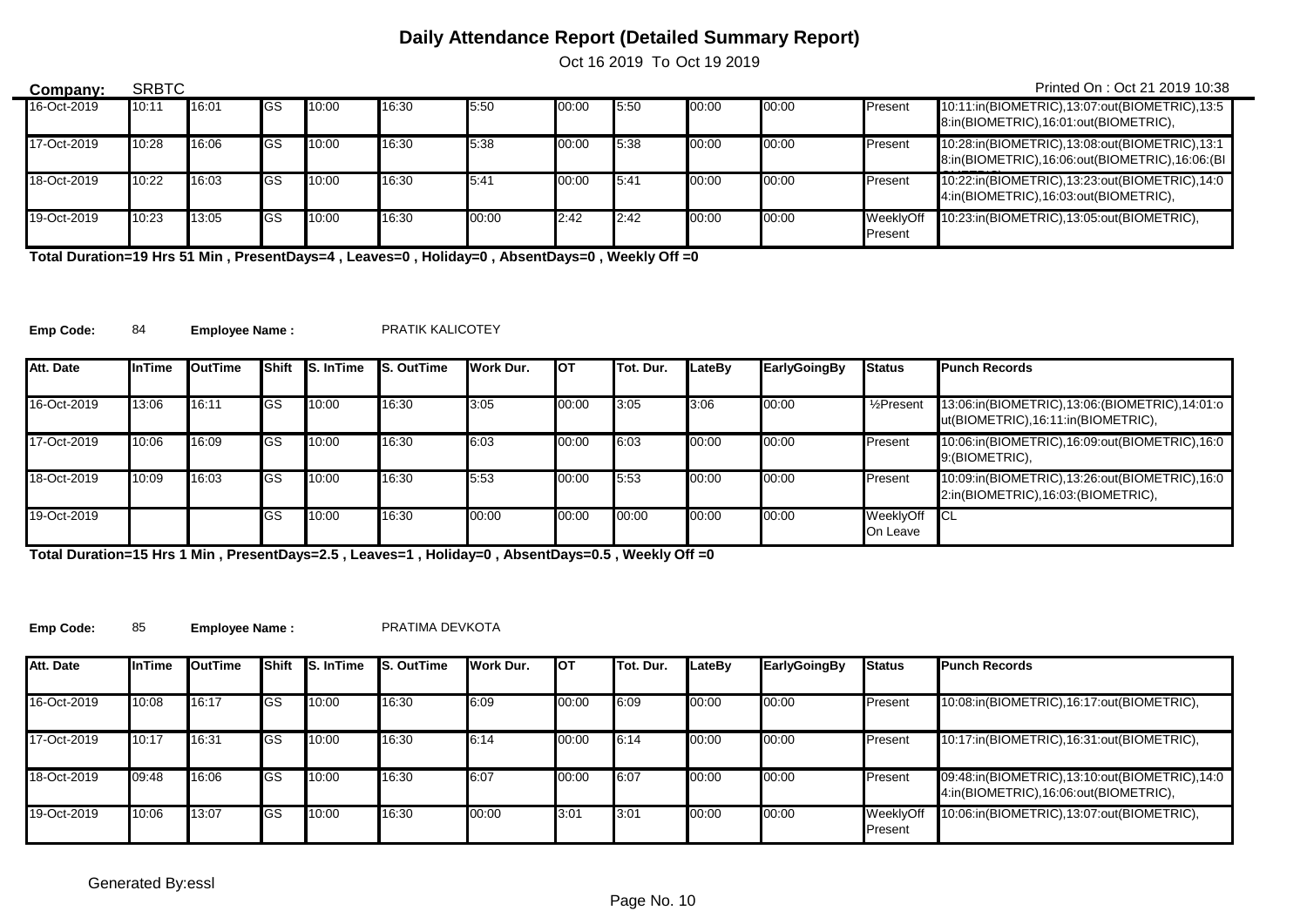Oct 16 2019 To Oct 19 2019

### SRBTC

**Total Duration=21 Hrs 31 Min , PresentDays=4 , Leaves=0 , Holiday=0 , AbsentDays=0 , Weekly Off =0**

| <b>Emp Code:</b> |  | <b>Employee Name:</b> | PRAYSIKA PRADHAN |
|------------------|--|-----------------------|------------------|
|------------------|--|-----------------------|------------------|

| Att. Date   | InTime | <b>I</b> OutTime |    | <b>Shift IS. In Time</b> | <b>S. OutTime</b> | Work Dur. | <b>I</b> OT | Tot. Dur. | LateBv | EarlyGoingBy | <b>Status</b>         | <b>Punch Records</b>                                                                   |
|-------------|--------|------------------|----|--------------------------|-------------------|-----------|-------------|-----------|--------|--------------|-----------------------|----------------------------------------------------------------------------------------|
| 16-Oct-2019 | 10:00  | 16:17            | GS | 10:00                    | 16:30             | 6:17      | 00:00       | 6:17      | 00:00  | 00:00        | Present               | 10:00:in(BIOMETRIC),13:05:out(BIOMETRIC),14:0<br>1:in(BIOMETRIC),16:17:out(BIOMETRIC), |
| 17-Oct-2019 | 10:11  | 16:06            | GS | 10:00                    | 16:30             | 5:55      | 00:00       | 5:55      | 00:00  | 00:00        | Present               | 10:11:in(BIOMETRIC),13:05:out(BIOMETRIC),14:0<br>5:in(BIOMETRIC),16:06:out(BIOMETRIC), |
| 18-Oct-2019 | 10:00  | 15:08            | GS | 10:00                    | 16:30             | 5:08      | 00:00       | 5:08      | 00:00  | 1:21         | Present               | 10:00:in(BIOMETRIC),13:05:out(BIOMETRIC),15:0<br>8:in(BIOMETRIC),                      |
| 19-Oct-2019 |        |                  | GS | 10:00                    | 16:30             | 00:00     | 00:00       | 00:00     | 00:00  | 00:00        | WeeklyOff<br>On Leave | <b>ICL</b>                                                                             |

**Total Duration=17 Hrs 20 Min , PresentDays=3 , Leaves=1 , Holiday=0 , AbsentDays=0 , Weekly Off =0**

**Emp Code:** 87 **Employee Name :** PRERNA RAI

| Att. Date   | <b>InTime</b> | <b>I</b> OutTime | Shift       | <b>S.</b> InTime | <b>S. OutTime</b> | Work Dur. | Іот   | Tot. Dur. | LateBv | <b>EarlyGoingBy</b> | <b>Status</b>       | <b>Punch Records</b>                                                                   |
|-------------|---------------|------------------|-------------|------------------|-------------------|-----------|-------|-----------|--------|---------------------|---------------------|----------------------------------------------------------------------------------------|
| 16-Oct-2019 | 10:13         | 16:05            | <b>I</b> GS | 10:00            | 16:30             | 5:52      | 00:00 | 5:52      | 00:00  | 00:00               | Present             | 10:13:in(BIOMETRIC),13:05:out(BIOMETRIC),13:5<br>8:in(BIOMETRIC),16:05:out(BIOMETRIC), |
| 17-Oct-2019 | 10:10         | 16:09            | <b>I</b> GS | 10:00            | 16:30             | 5:59      | 00:00 | 5:59      | 00:00  | 00:00               | Present             | 10:10:in(BIOMETRIC),13:09:out(BIOMETRIC),13:1<br>8:in(BIOMETRIC),16:09:out(BIOMETRIC), |
| 18-Oct-2019 | 10:00         | 16:07            | <b>I</b> GS | 10:00            | 16:30             | 6:03      | 00:00 | 6:03      | 00:00  | 00:00               | Present             | 10:00:in(BIOMETRIC),13:23:out(BIOMETRIC),16:0<br>3:in(BIOMETRIC),16:07:(BIOMETRIC),    |
| 19-Oct-2019 |               |                  | lGS         | 10:00            | 16:30             | 00:00     | 00:00 | 00:00     | 00:00  | 00:00               | WeeklyOff<br>Absent | No Information                                                                         |

**Total Duration=17 Hrs 54 Min , PresentDays=3 , Leaves=0 , Holiday=0 , AbsentDays=1 , Weekly Off =0**

Emp Code: 88 **Employee Name :** PRIYA TAMANG

| ۸+<br>Att. Date | <b>I</b> InTime | <b>OutTime</b> | <b>IShift</b> | . InTime<br>- Ic<br>w. | . OutTime<br>-- | <b>Work Dur.</b> | <b>IOT</b> | Tot. Dur. | <b>ILateBv</b> | <b>EarlyGoingBy</b> | <b>Status</b> | <b>Punch Records</b> |
|-----------------|-----------------|----------------|---------------|------------------------|-----------------|------------------|------------|-----------|----------------|---------------------|---------------|----------------------|
|                 |                 |                |               |                        |                 |                  |            |           |                |                     |               |                      |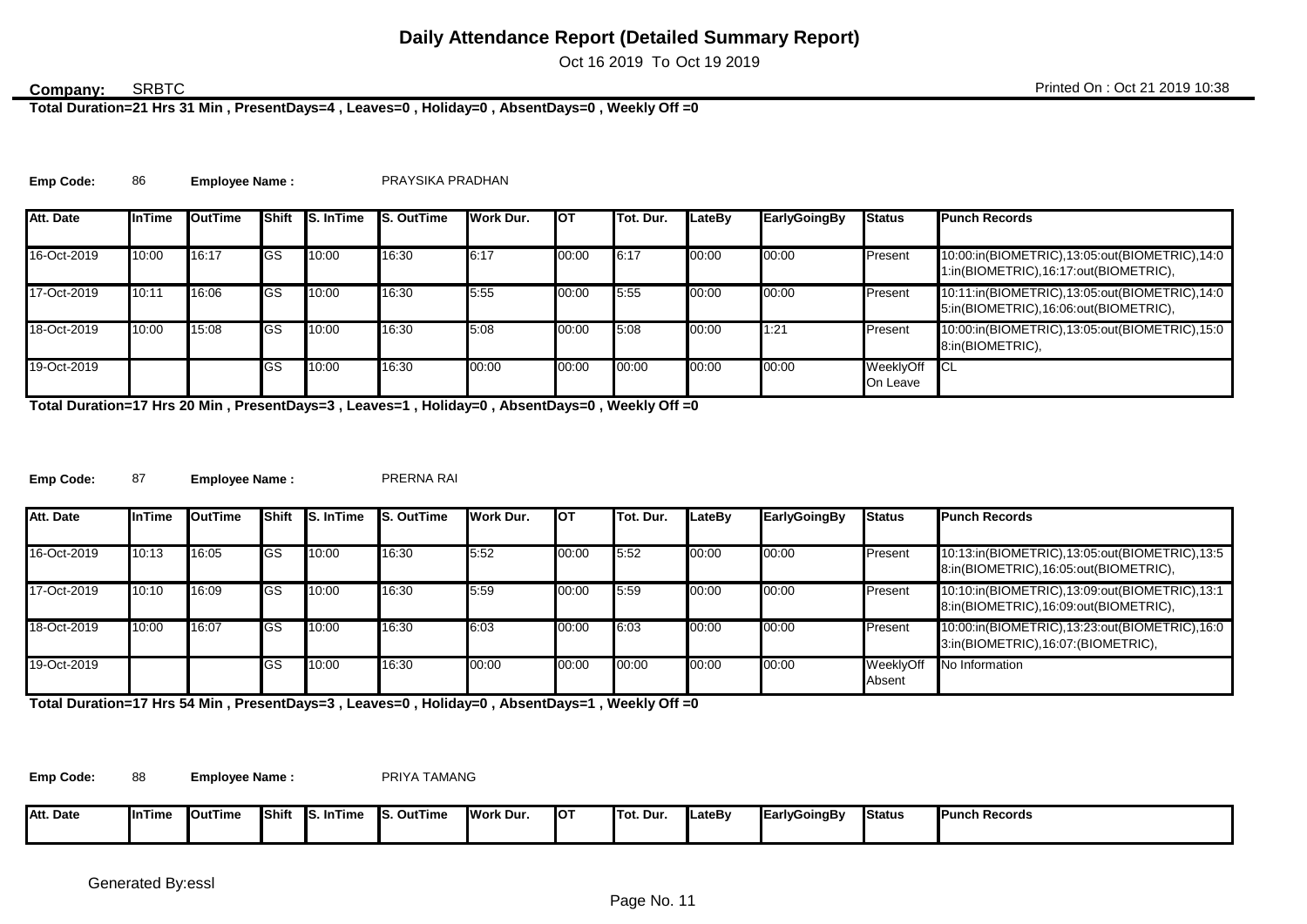Oct 16 2019 To Oct 19 2019

| Company:    | <b>SRBTC</b> |       |             |       |       |       |       |         |       |       |                      | Printed On: Oct 21 2019 10:38                                                          |
|-------------|--------------|-------|-------------|-------|-------|-------|-------|---------|-------|-------|----------------------|----------------------------------------------------------------------------------------|
| 16-Oct-2019 | 10:00        | 16:18 | lGS         | 10:00 | 16:30 | 6:18  | 00:00 | 6:18    | 00:00 | 00:00 | Present              | 10:00:in(BIOMETRIC),13:05:out(BIOMETRIC),14:0<br>2:in(BIOMETRIC),16:18:out(BIOMETRIC), |
| 17-Oct-2019 | 10:11        | 16:06 | <b>I</b> GS | 10:00 | 16:30 | 5:55  | 00:00 | 5:55    | 00:00 | 00:00 | Present              | 10:11:in(BIOMETRIC),13:05:out(BIOMETRIC),14:0<br>5:in(BIOMETRIC),16:06:out(BIOMETRIC), |
| 18-Oct-2019 | 10:00        | 16:03 | <b>I</b> GS | 10:00 | 16:30 | 6:02  | 00:00 | 6:02    | 00:00 | 00:00 | Present              | 10:00:in(BIOMETRIC),13:06:out(BIOMETRIC),16:0<br>2:in(BIOMETRIC),16:03:(BIOMETRIC),    |
| 19-Oct-2019 | 10:06        | 13:07 | <b>I</b> GS | 10:00 | 16:30 | 00:00 | 3:01  | $-3:01$ | 00:00 | 00:00 | WeeklvOff<br>Present | 10:06:in(BIOMETRIC),13:07:out(BIOMETRIC),                                              |

**Total Duration=21 Hrs 16 Min , PresentDays=4 , Leaves=0 , Holiday=0 , AbsentDays=0 , Weekly Off =0**

**Emp Code:** 89 **Employee Name :** PRAVEKCHA RAI

 $\overline{\phantom{0}}$ 

| Att. Date   | <b>InTime</b> | <b>I</b> OutTime | <b>Shift</b> | <b>IS.</b> InTime | <b>IS. OutTime</b> | Work Dur. | <b>I</b> OT | Tot. Dur. | LateBv | <b>EarlyGoingBy</b> | <b>Status</b>        | <b>Punch Records</b>                                                                   |
|-------------|---------------|------------------|--------------|-------------------|--------------------|-----------|-------------|-----------|--------|---------------------|----------------------|----------------------------------------------------------------------------------------|
|             |               |                  |              |                   |                    |           |             |           |        |                     |                      |                                                                                        |
| 16-Oct-2019 | 09:59         | 16:17            | <b>I</b> GS  | 10:00             | 16:30              | 6:18      | 00:00       | 6:18      | 00:00  | 00:00               | Present              | 09:59:in(BIOMETRIC),13:05:out(BIOMETRIC),14:0<br>1:in(BIOMETRIC),16:17:out(BIOMETRIC), |
| 17-Oct-2019 | 10:01         | 16:07            | <b>I</b> GS  | 10:00             | 16:30              | 6:06      | 00:00       | 6:06      | 00:00  | 00:00               | Present              | 10:01:in(BIOMETRIC),13:05:out(BIOMETRIC),14:0<br>5:in(BIOMETRIC),16:07:out(BIOMETRIC), |
| 18-Oct-2019 | 10:04         | 16:03            | <b>I</b> GS  | 10:00             | 16:30              | 5:58      | 00:00       | 5:58      | 00:00  | 00:00               | Present              | 10:04:in(BIOMETRIC),13:06:out(BIOMETRIC),16:0<br>2:in(BIOMETRIC),16:03:(BIOMETRIC),    |
| 19-Oct-2019 | 10:00         | 13:06            | <b>I</b> GS  | 10:00             | 16:30              | 00:00     | 3:06        | 3:06      | 00:00  | 00:00               | WeeklyOff<br>Present | 10:00:in(BIOMETRIC),13:06:out(BIOMETRIC),                                              |

**Total Duration=21 Hrs 28 Min , PresentDays=4 , Leaves=0 , Holiday=0 , AbsentDays=0 , Weekly Off =0**

**Emp Code:** 90 **Employee Name :** RABIYANKA CHHETRI

| Att. Date   | <b>InTime</b> | OutTime | Shift      | S. InTime | <b>S. OutTime</b> | Work Dur. | <b>I</b> OT | Tot. Dur. | LateBy | <b>EarlyGoingBy</b> | <b>Status</b>         | <b>Punch Records</b> |
|-------------|---------------|---------|------------|-----------|-------------------|-----------|-------------|-----------|--------|---------------------|-----------------------|----------------------|
| 16-Oct-2019 |               |         | <b>INS</b> | 00:00     | 00:00             | 00:00     | 00:00       | 00:00     | 00:00  | 00:00               | On Leave              | <b>I</b> SL          |
| 17-Oct-2019 |               |         | <b>INS</b> | 00:00     | 00:00             | 00:00     | 00:00       | 00:00     | 00:00  | 00:00               | On Leave              | <b>I</b> SL          |
| 18-Oct-2019 |               |         | <b>INS</b> | 00:00     | 00:00             | 00:00     | 00:00       | 00:00     | 00:00  | 00:00               | On Leave              | <b>I</b> SL          |
| 19-Oct-2019 |               |         | <b>INS</b> | 00:00     | 00:00             | 00:00     | 00:00       | 00:00     | 00:00  | 00:00               | WeeklyOff<br>On Leave | <b>I</b> SL          |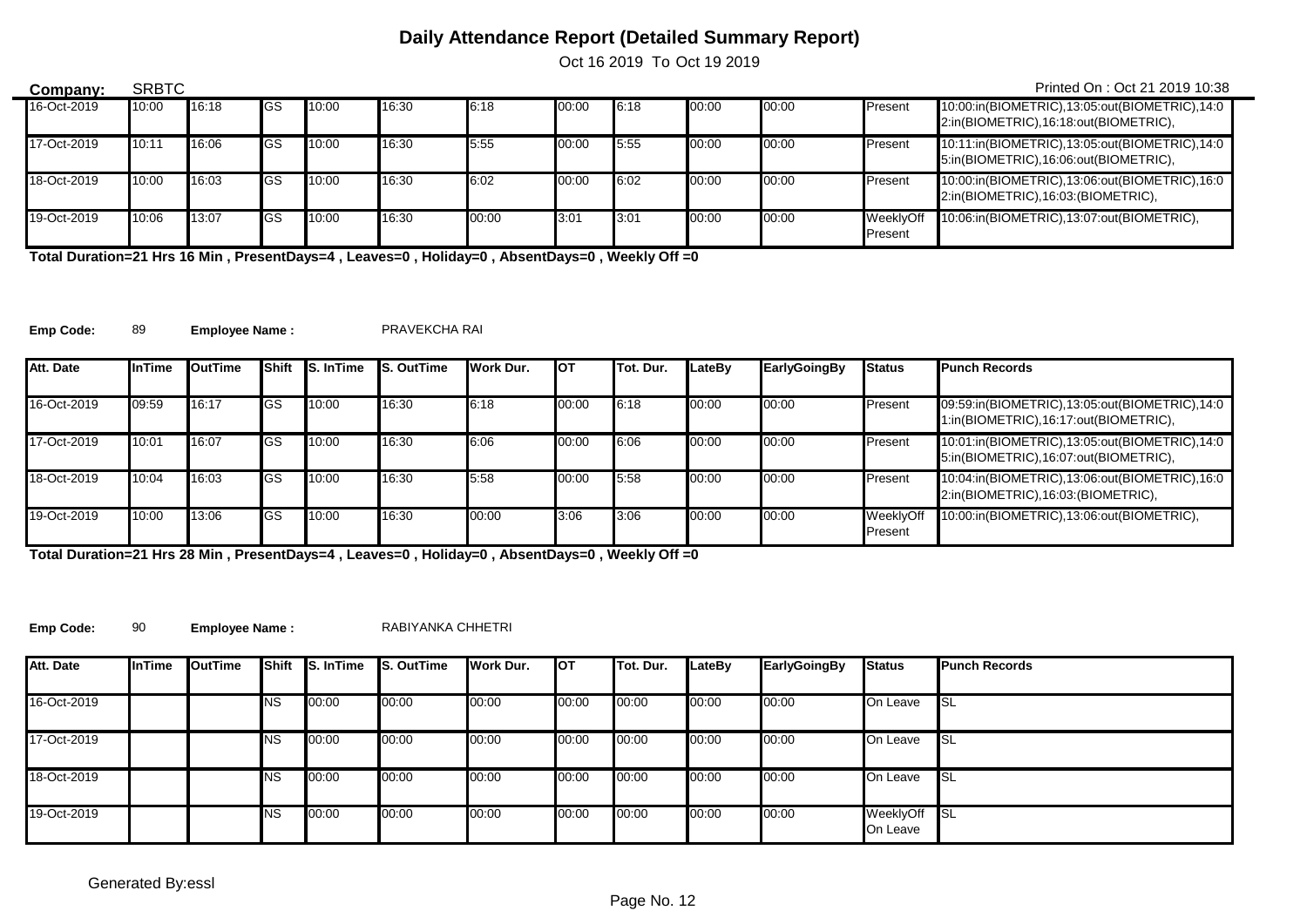Oct 16 2019 To Oct 19 2019

### **SRBTC**

**Total Duration=0 Hrs 0 Min , PresentDays=0 , Leaves=4 , Holiday=0 , AbsentDays=0 , Weekly Off =0**

|  | <b>Emp Code:</b> |  | <b>Employee Name:</b> | RANJANA TAMANG |
|--|------------------|--|-----------------------|----------------|
|--|------------------|--|-----------------------|----------------|

| Att. Date   | <b>InTime</b> | <b>I</b> OutTime |             | Shift S. In Time | <b>S. OutTime</b> | Work Dur. | <b>I</b> OT | <b>ITot. Dur.</b> | LateBy | <b>EarlyGoingBy</b> | <b>Status</b>           | <b>Punch Records</b>                      |
|-------------|---------------|------------------|-------------|------------------|-------------------|-----------|-------------|-------------------|--------|---------------------|-------------------------|-------------------------------------------|
|             |               |                  |             |                  |                   |           |             |                   |        |                     |                         |                                           |
| 16-Oct-2019 |               |                  | <b>I</b> NS | 00:00            | 00:00             | 00:00     | 00:00       | 00:00             | 00:00  | 00:00               | Absent                  | No Information                            |
| 17-Oct-2019 | 10:15         | 13:07            | <b>I</b> GS | 10:00            | 16:30             | 2:52      | 00:00       | 2:52              | 00:00  | 3:22                | 1/ <sub>2</sub> Present | 10:15:in(BIOMETRIC),13:07:out(BIOMETRIC), |
| 18-Oct-2019 |               |                  | GS          | 10:00            | 16:30             | 00:00     | 00:00       | 00:00             | 00:00  | 00:00               | Absent                  | No Information                            |
| 19-Oct-2019 |               |                  | GS          | 10:00            | 16:30             | 00:00     | 00:00       | 00:00             | 00:00  | 00:00               | Absent                  | No Information                            |

**Total Duration=2 Hrs 52 Min , PresentDays=0.5 , Leaves=0 , Holiday=0 , AbsentDays=3.5 , Weekly Off =0**

**Emp Code:** 92 **Employee Name :** REGINA CHETTRI

| Att. Date   | <b>InTime</b> | <b>I</b> OutTime | Shift       | $\overline{\mathsf{S}}$ . In Time | <b>S. OutTime</b> | <b>Work Dur.</b> | <b>I</b> OT | ITot. Dur. | LateBy | EarlyGoingBy | <b>Status</b> | <b>Punch Records</b>                      |
|-------------|---------------|------------------|-------------|-----------------------------------|-------------------|------------------|-------------|------------|--------|--------------|---------------|-------------------------------------------|
| 16-Oct-2019 |               |                  | <b>NS</b>   | 00:00                             | 00:00             | 00:00            | 00:00       | 00:00      | 00:00  | 00:00        | Absent        | No Information                            |
| 17-Oct-2019 | 10:03         | 16:06            | <b>I</b> GS | 10:00                             | 16:30             | 6:03             | 00:00       | 6:03       | 00:00  | 00:00        | Present       | 10:03:in(BIOMETRIC),16:06:out(BIOMETRIC), |
| 18-Oct-2019 |               |                  | GS          | 10:00                             | 16:30             | 00:00            | 00:00       | 00:00      | 00:00  | 00:00        | Absent        | No Information                            |
| 19-Oct-2019 |               |                  | GS          | 10:00                             | 16:30             | 00:00            | 00:00       | 00:00      | 00:00  | 00:00        | Absent        | No Information                            |

**Total Duration=6 Hrs 3 Min , PresentDays=1 , Leaves=0 , Holiday=0 , AbsentDays=3 , Weekly Off =0**

**Emp Code:** 93 **Employee Name :** RICKY THAPA

| Att. Date | nTime | <b>I</b> OutTime | <b>IShift</b> | . InTime<br>- Ic<br>w. | <b>S. OutTime</b> | <b>IWork Dur</b> | <b>IOT</b> | <b>ITot. Dur.</b> | <b>ILateBy</b> | EarlvGoingBv | <b>Status</b> | <b>IPunch Records</b> |
|-----------|-------|------------------|---------------|------------------------|-------------------|------------------|------------|-------------------|----------------|--------------|---------------|-----------------------|
|           |       |                  |               |                        |                   |                  |            |                   |                |              |               |                       |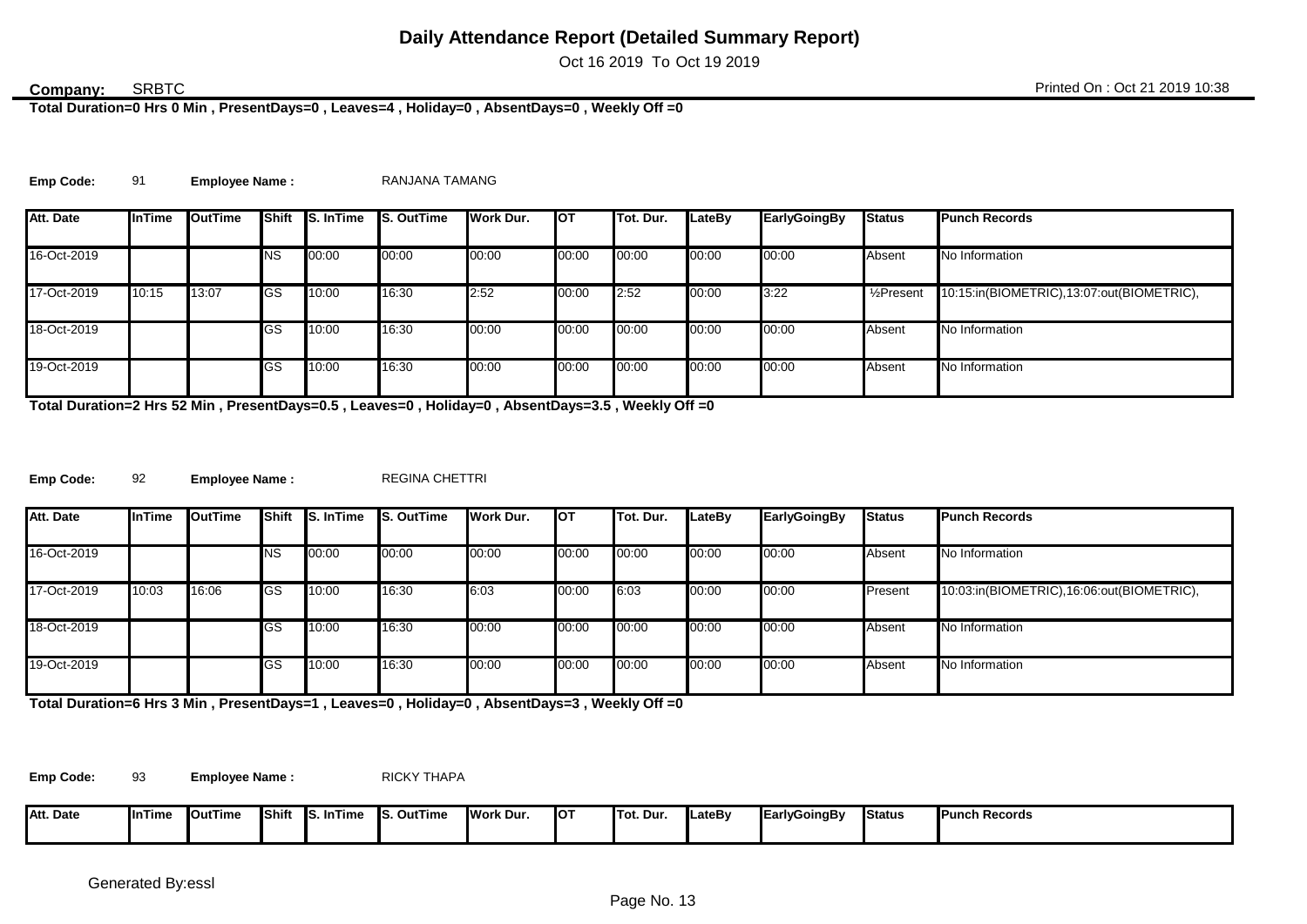Oct 16 2019 To Oct 19 2019

| Company:    | <b>SRBTC</b> |       |             |       |       |       |       |      |       |       |                      | Printed On: Oct 21 2019 10:38                                                          |
|-------------|--------------|-------|-------------|-------|-------|-------|-------|------|-------|-------|----------------------|----------------------------------------------------------------------------------------|
| 16-Oct-2019 | 10:37        | 16:05 | IGS         | 10:00 | 16:30 | 5:28  | 00:00 | 5:28 | 00:37 | 00:00 | Present              | 10:37:in(BIOMETRIC),13:08:out(BIOMETRIC),14:0<br>0:in(BIOMETRIC),16:05:out(BIOMETRIC), |
| 17-Oct-2019 | 10:04        | 16:05 | <b>I</b> GS | 10:00 | 16:30 | 6:01  | 00:00 | 6:01 | 00:00 | 00:00 | Present              | 10:04:in(BIOMETRIC),13:13:out(BIOMETRIC),14:1<br>1:in(BIOMETRIC),16:05:out(BIOMETRIC), |
| 18-Oct-2019 | 10:00        | 16:06 | <b>IGS</b>  | 10:00 | 16:30 | 6:06  | 00:00 | 6:06 | 00:00 | 00:00 | Present              | 10:00:in(BIOMETRIC),13:12:out(BIOMETRIC),14:0<br>4:in(BIOMETRIC),16:06:out(BIOMETRIC), |
| 19-Oct-2019 | 09:52        | 13:12 | lGS         | 10:00 | 16:30 | 00:00 | 3:20  | 3:20 | 00:00 | 00:00 | WeeklvOff<br>Present | 09:52:in(BIOMETRIC),13:12:out(BIOMETRIC),                                              |

**Total Duration=20 Hrs 55 Min , PresentDays=4 , Leaves=0 , Holiday=0 , AbsentDays=0 , Weekly Off =0**

**Emp Code:** 94 **Employee Name :** RISHANT TAMANG

 $\overline{\phantom{0}}$ 

| Att. Date   | <b>InTime</b> | <b>I</b> OutTime | <b>Shift</b> | <b>S.</b> InTime | <b>S. OutTime</b> | Work Dur. | <b>I</b> OT | <b>ITot. Dur.</b> | LateBv | EarlyGoingBy | <b>Status</b>        | <b>Punch Records</b>                                                                   |
|-------------|---------------|------------------|--------------|------------------|-------------------|-----------|-------------|-------------------|--------|--------------|----------------------|----------------------------------------------------------------------------------------|
|             |               |                  |              |                  |                   |           |             |                   |        |              |                      |                                                                                        |
| 16-Oct-2019 | 10:14         | 16:05            | <b>I</b> GS  | 10:00            | 16:30             | 5:51      | 00:00       | 5.51              | 00:00  | 00:00        | Present              | 10:14:in(BIOMETRIC),13:06:out(BIOMETRIC),14:0<br>1:in(BIOMETRIC),16:05:out(BIOMETRIC), |
| 17-Oct-2019 | 10:16         | 16:07            | <b>I</b> GS  | 10:00            | 16:30             | 5:51      | 00:00       | 5:51              | 00:00  | 00:00        | Present              | 10:16:in(BIOMETRIC),16:07:out(BIOMETRIC),                                              |
| 18-Oct-2019 | 10:02         | 16:07            | <b>I</b> GS  | 10:00            | 16:30             | 6:05      | 00:00       | 6:05              | 00:00  | 00:00        | Present              | 10:02:in(BIOMETRIC),13:25:out(BIOMETRIC),16:0<br>0:in(BIOMETRIC),16:07:out(BIOMETRIC), |
| 19-Oct-2019 | 10:19         | 13:12            | <b>I</b> GS  | 10:00            | 16:30             | 00:00     | 2:53        | 2:53              | 00:00  | 00:00        | WeeklyOff<br>Present | 10:19:in(BIOMETRIC),13:12:out(BIOMETRIC),                                              |

**Total Duration=20 Hrs 40 Min , PresentDays=4 , Leaves=0 , Holiday=0 , AbsentDays=0 , Weekly Off =0**

**Emp Code:** 95 Employee Name : ROHIT RUMBA TAMANG

| Att. Date   | <b>InTime</b> | <b>I</b> OutTime | <b>Shift</b> | <b>S.</b> InTime | <b>S. OutTime</b> | Work Dur. | <b>I</b> OT | Tot. Dur. | LateBv | <b>EarlyGoingBy</b> | <b>Status</b>        | <b>Punch Records</b>                                                                            |
|-------------|---------------|------------------|--------------|------------------|-------------------|-----------|-------------|-----------|--------|---------------------|----------------------|-------------------------------------------------------------------------------------------------|
| 16-Oct-2019 | 10:09         | 16:18            | <b>I</b> GS  | 10:00            | 16:30             | 6:09      | 00:00       | 6:09      | 00:00  | 00:00               | Present              | 10:09:in(BIOMETRIC),13:03:out(BIOMETRIC),14:0<br>0:in(BIOMETRIC),16:18:out(BIOMETRIC),          |
| 17-Oct-2019 | 10:06         | 16:08            | <b>I</b> GS  | 10:00            | 16:30             | 6:02      | 00:00       | 6:02      | 00:00  | 00:00               | Present              | 10:06:in(BIOMETRIC),13:09:out(BIOMETRIC),14:1<br>1:in(BIOMETRIC),14:11:(BIOMETRIC),16:08:out(BI |
| 18-Oct-2019 | 10:09         | 16:06            | <b>I</b> GS  | 10:00            | 16:30             | 5:57      | 00:00       | 5:57      | 00:00  | 00:00               | <b>Present</b>       | 10:09:in(BIOMETRIC),13:13:out(BIOMETRIC),14:0<br>4:in(BIOMETRIC),16:06:out(BIOMETRIC),          |
| 19-Oct-2019 | 10:00         | 13:06            | lGS          | 10:00            | 16:30             | 00:00     | 3:06        | 3:06      | 00:00  | 00:00               | WeeklyOff<br>Present | 10:00:in(BIOMETRIC),13:06:out(BIOMETRIC),                                                       |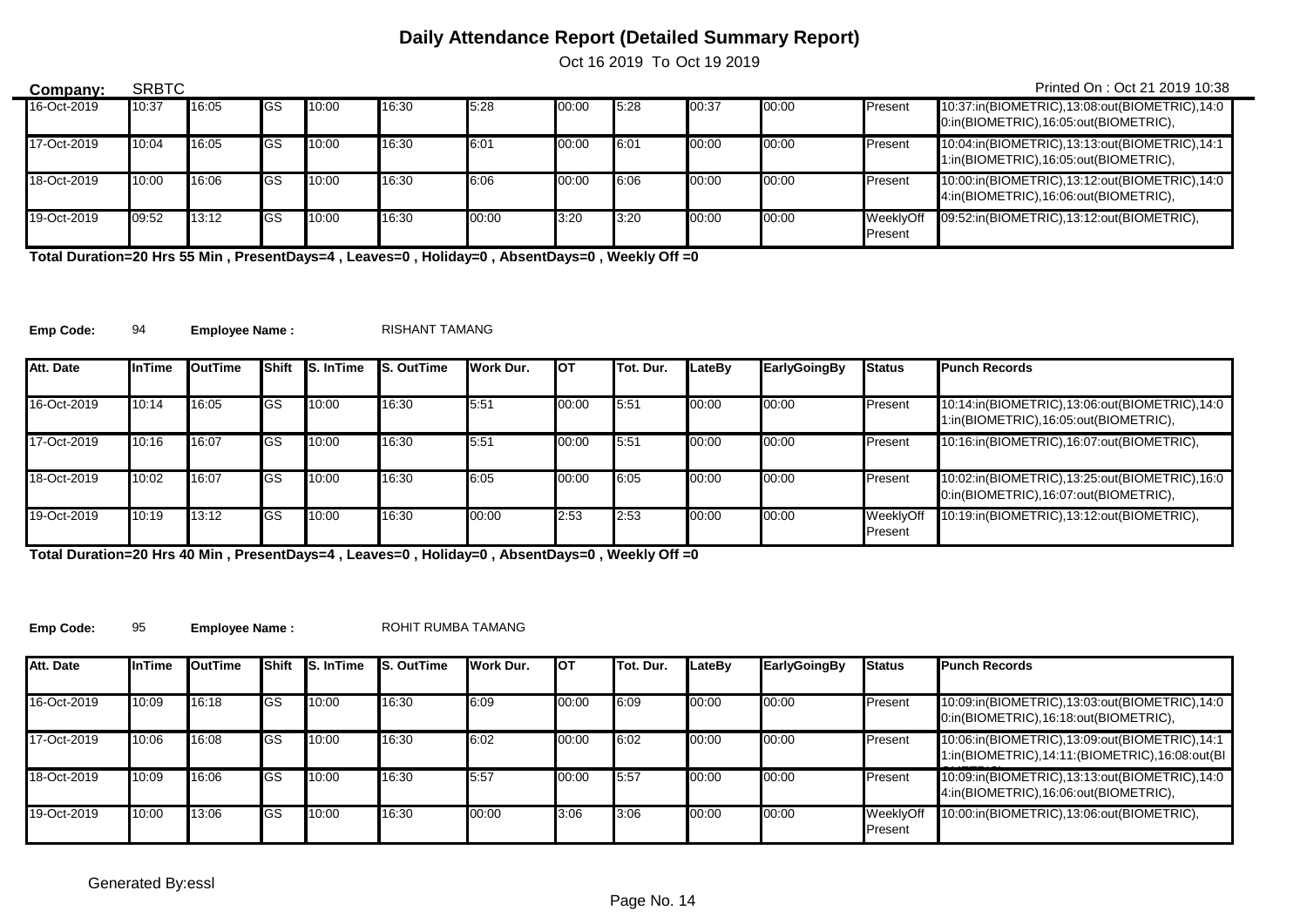Oct 16 2019 To Oct 19 2019

### SRBTC

**Total Duration=21 Hrs 14 Min , PresentDays=4 , Leaves=0 , Holiday=0 , AbsentDays=0 , Weekly Off =0**

| <b>Emp Code:</b> | <b>Employee Name:</b> | ROSHINEE CHETTRI |
|------------------|-----------------------|------------------|
|                  |                       |                  |

| Att. Date   | <b>InTime</b> | <b>I</b> OutTime |            | Shift S. In Time | <b>S. OutTime</b> | Work Dur. | <b>I</b> OT | <b>ITot. Dur.</b> | LateBy | <b>EarlyGoingBy</b> | <b>Status</b>           | <b>Punch Records</b>                      |
|-------------|---------------|------------------|------------|------------------|-------------------|-----------|-------------|-------------------|--------|---------------------|-------------------------|-------------------------------------------|
|             |               |                  |            |                  |                   |           |             |                   |        |                     |                         |                                           |
| 16-Oct-2019 | 10:13         | 13:08            | <b>GS</b>  | 10:00            | 16:30             | 2:55      | 00:00       | 2:55              | 00:00  | 3:21                | 1/ <sub>2</sub> Present | 10:13:in(BIOMETRIC),13:08:out(BIOMETRIC), |
| 17-Oct-2019 |               |                  | <b>IGS</b> | 10:00            | 16:30             | 00:00     | 00:00       | 00:00             | 00:00  | 00:00               | Absent                  | No Information                            |
| 18-Oct-2019 |               |                  | GS         | 10:00            | 16:30             | 00:00     | 00:00       | 00:00             | 00:00  | 00:00               | Absent                  | No Information                            |
| 19-Oct-2019 |               |                  | GS         | 10:00            | 16:30             | 00:00     | 00:00       | 00:00             | 00:00  | 00:00               | Absent                  | No Information                            |

**Total Duration=2 Hrs 55 Min , PresentDays=0.5 , Leaves=0 , Holiday=0 , AbsentDays=3.5 , Weekly Off =0**

**Emp Code:** 97 Employee Name : RUCHI PRADHAN

| Att. Date   | <b>InTime</b> | OutTime |             | <b>Shift IS. In Time</b> | <b>S. OutTime</b> | Work Dur. | <b>I</b> OT | Tot. Dur. | LateBv | EarlyGoingBy | <b>Status</b>         | <b>Punch Records</b>                                                                   |
|-------------|---------------|---------|-------------|--------------------------|-------------------|-----------|-------------|-----------|--------|--------------|-----------------------|----------------------------------------------------------------------------------------|
| 16-Oct-2019 | 09:55         | 16:01   | <b>I</b> GS | 10:00                    | 16:30             | 6:02      | 00:00       | 6:02      | 00:00  | 00:00        | Present               | 09:55:in(BIOMETRIC),13:57:out(BIOMETRIC),14:0<br>4:in(BIOMETRIC),16:01:out(BIOMETRIC), |
| 17-Oct-2019 | 10:10         | 16:06   | <b>I</b> GS | 10:00                    | 16:30             | 5:56      | 00:00       | 5:56      | 00:00  | 00:00        | Present               | 10:10:in(BIOMETRIC),13:08:out(BIOMETRIC),13:1<br>7:in(BIOMETRIC),16:06:out(BIOMETRIC), |
| 18-Oct-2019 | 10:09         | 16:04   | <b>I</b> GS | 10:00                    | 16:30             | 5:55      | 00:00       | 5:55      | 00:00  | 00:00        | Present               | 10:09:in(BIOMETRIC),13:23:out(BIOMETRIC),14:0<br>4:in(BIOMETRIC),16:04:out(BIOMETRIC), |
| 19-Oct-2019 |               |         | lGS         | 10:00                    | 16:30             | 00:00     | 00:00       | 00:00     | 00:00  | 00:00        | WeeklyOff<br>On Leave | <b>ICL</b>                                                                             |

**Total Duration=17 Hrs 53 Min , PresentDays=3 , Leaves=1 , Holiday=0 , AbsentDays=0 , Weekly Off =0**

Emp Code: 98 **Employee Name :** SAGAR RAI

| Δtt              |                       | <b>OutTime</b> | <b>Shift</b> | ່∽Time ∴<br>ıс | . .<br><b>S. OutTime</b> | <b>I</b> Work Dur. | <b>IO1</b> | <b>ITot. Dur.</b> | <b>LateB</b> | <b>JEarly</b>    | <b>Status</b> | <b>Punch Records</b> |
|------------------|-----------------------|----------------|--------------|----------------|--------------------------|--------------------|------------|-------------------|--------------|------------------|---------------|----------------------|
| <b>Att. Date</b> | $\blacksquare$ InTime |                |              | 10. I          |                          |                    |            |                   |              | <b>IyGoingBy</b> |               |                      |
|                  |                       |                |              |                |                          |                    |            |                   |              |                  |               |                      |
|                  |                       |                |              |                |                          |                    |            |                   |              |                  |               |                      |
|                  |                       |                |              |                |                          |                    |            |                   |              |                  |               |                      |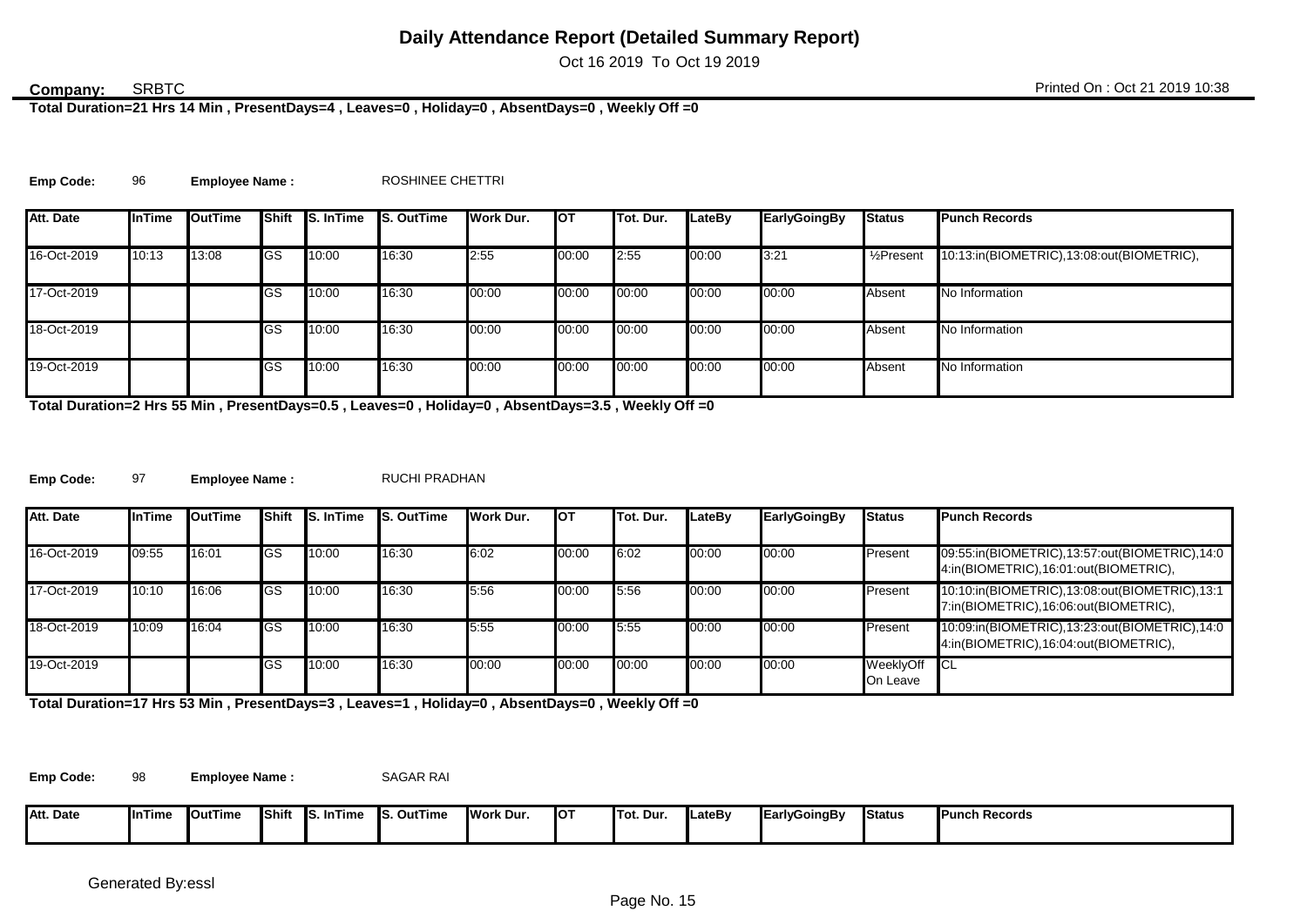Oct 16 2019 To Oct 19 2019

| Company:    | <b>SRBTC</b> |       |             |       |       |       |       |      |       |       |                         | Printed On: Oct 21 2019 10:38                                                          |
|-------------|--------------|-------|-------------|-------|-------|-------|-------|------|-------|-------|-------------------------|----------------------------------------------------------------------------------------|
| 16-Oct-2019 | 13:03        | 16:18 | <b>I</b> GS | 10:00 | 16:30 | 3:15  | 00:00 | 3:15 | 3:03  | 00:00 | 1/ <sub>2</sub> Present | 13:03:in(BIOMETRIC),13:13:out(BIOMETRIC),14:0<br>3:in(BIOMETRIC),16:18:out(BIOMETRIC), |
| 17-Oct-2019 | 10:26        | 16:42 | <b>I</b> GS | 10:00 | 16:30 | 6:16  | 00:00 | 6:16 | 00:00 | 00:00 | Present                 | 10:26:in(BIOMETRIC),13:09:out(BIOMETRIC),13:2<br>2:in(BIOMETRIC),16:42:out(BIOMETRIC), |
| 18-Oct-2019 | 10:28        | 16:07 | <b>I</b> GS | 10:00 | 16:30 | 5:39  | 00:00 | 5:39 | 00:00 | 00:00 | Present                 | 10:28:in(BIOMETRIC),13:13:out(BIOMETRIC),14:0<br>6:in(BIOMETRIC),16:07:out(BIOMETRIC), |
| 19-Oct-2019 | 10:19        | 12:41 | <b>I</b> GS | 10:00 | 16:30 | 00:00 | 2:22  | 2:22 | 00:00 | 00:00 | WeeklvOff<br>Present    | 10:19:in(BIOMETRIC),12:41:out(BIOMETRIC),                                              |

**Total Duration=17 Hrs 32 Min , PresentDays=3.5 , Leaves=0 , Holiday=0 , AbsentDays=0.5 , Weekly Off =0**

**Emp Code:** 99 **Employee Name :** SALIMA PRADHAN

 $\overline{\phantom{0}}$ 

| Att. Date   | <b>I</b> InTime | <b>I</b> OutTime | <b>I</b> Shift | <b>S.</b> InTime | <b>IS. OutTime</b> | Work Dur. | Iот   | <b>ITot. Dur.</b> | LateBv | EarlyGoingBy | <b>Status</b>        | <b>Punch Records</b>                                                                   |
|-------------|-----------------|------------------|----------------|------------------|--------------------|-----------|-------|-------------------|--------|--------------|----------------------|----------------------------------------------------------------------------------------|
|             |                 |                  |                |                  |                    |           |       |                   |        |              |                      |                                                                                        |
| 16-Oct-2019 | 10:02           | 16:03            | <b>I</b> GS    | 10:00            | 16:30              | 6:01      | 00:00 | 6:01              | 00:00  | 00:00        | Present              | 10:02:in(BIOMETRIC),13:10:out(BIOMETRIC),14:0<br>9:in(BIOMETRIC),16:03:out(BIOMETRIC), |
| 17-Oct-2019 | 10:02           | 16:02            | <b>I</b> GS    | 10:00            | 16:30              | 6:00      | 00:00 | 6:00              | 00:00  | 00:00        | Present              | 10:02:in(BIOMETRIC),13:10:out(BIOMETRIC),14:0<br>5:in(BIOMETRIC),16:02:out(BIOMETRIC), |
| 18-Oct-2019 | 10:01           | 16:01            | <b>I</b> GS    | 10:00            | 16:30              | 6:00      | 00:00 | 6:00              | 00:00  | 00:00        | Present              | 10:01:in(BIOMETRIC),13:08:out(BIOMETRIC),14:0<br>9:in(BIOMETRIC),16:01:out(BIOMETRIC), |
| 19-Oct-2019 | 10:26           | 13:10            | <b>I</b> GS    | 10:00            | 16:30              | 00:00     | 2:44  | 2:44              | 00:00  | 00:00        | WeeklyOff<br>Present | 10:26:in(BIOMETRIC),13:10:out(BIOMETRIC),                                              |

**Total Duration=20 Hrs 45 Min , PresentDays=4 , Leaves=0 , Holiday=0 , AbsentDays=0 , Weekly Off =0**

**Emp Code:** 100 **Employee Name :** SAMIR TAMANG

| Att. Date   | <b>InTime</b> | OutTime | Shift       | <b>S.</b> InTime | <b>S. OutTime</b> | <b>I</b> Work Dur. | Iот   | <b>ITot. Dur.</b> | LateBv | <b>EarlyGoingBy</b> | <b>Status</b>        | <b>Punch Records</b>                                                                   |
|-------------|---------------|---------|-------------|------------------|-------------------|--------------------|-------|-------------------|--------|---------------------|----------------------|----------------------------------------------------------------------------------------|
| 16-Oct-2019 | 10:09         | 16:00   | lGS         | 10:00            | 16:30             | 5:51               | 00:00 | 5:51              | 00:00  | 00:00               | Present              | 10:09:in(BIOMETRIC),13:06:out(BIOMETRIC),14:0<br>3:in(BIOMETRIC),16:00:out(BIOMETRIC), |
| 17-Oct-2019 | 10:06         | 16:07   | <b>IGS</b>  | 10:00            | 16:30             | 6:01               | 00:00 | 6:01              | 00:00  | 00:00               | Present              | 10:06:in(BIOMETRIC),13:13:out(BIOMETRIC),14:1<br>1:in(BIOMETRIC),16:07:out(BIOMETRIC), |
| 18-Oct-2019 | 09:54         | 16:08   | <b>I</b> GS | 10:00            | 16:30             | 6:09               | 00:00 | 6:09              | 00:00  | 00:00               | Present              | 09:54:in(BIOMETRIC),13:13:out(BIOMETRIC),14:0<br>4:in(BIOMETRIC),16:08:out(BIOMETRIC), |
| 19-Oct-2019 | 09:52         | 13:07   | lGS         | 10:00            | 16:30             | 00:00              | 3:15  | 3:15              | 00:00  | 00:00               | WeeklyOff<br>Present | 09:52:in(BIOMETRIC),13:07:out(BIOMETRIC),                                              |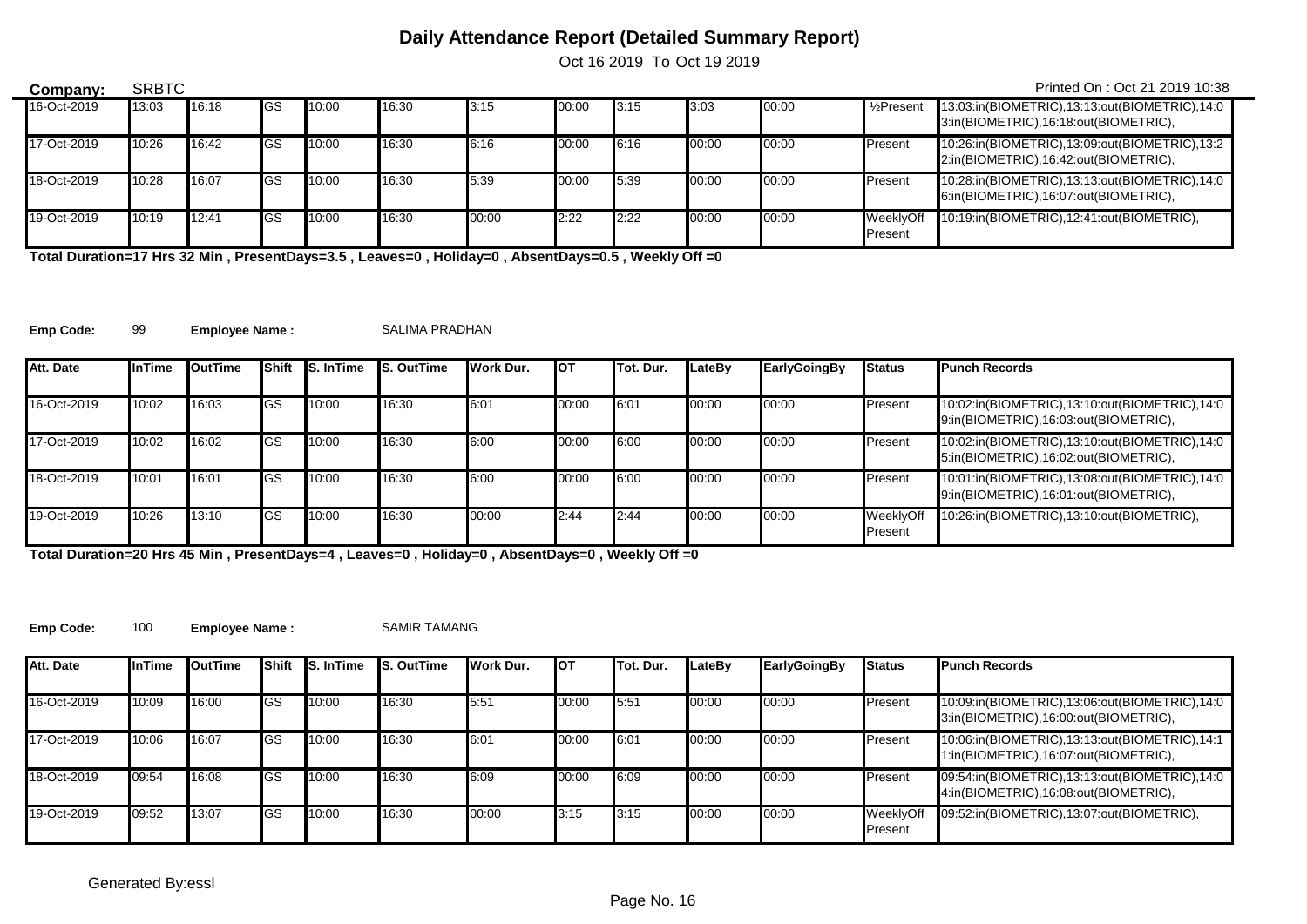Oct 16 2019 To Oct 19 2019

### **SRBTC**

**Total Duration=21 Hrs 16 Min , PresentDays=4 , Leaves=0 , Holiday=0 , AbsentDays=0 , Weekly Off =0**

**Emp Code:** 101 **Employee Name :** SANJU RAI

| Att. Date   | <b>InTime</b> | <b>OutTime</b> | <b>Shift</b> | <b>S.</b> InTime | <b>S. OutTime</b> | Work Dur. | <b>I</b> OT | Tot. Dur. | LateBv | <b>EarlyGoingBy</b> | <b>Status</b>       | <b>Punch Records</b>                                                                            |
|-------------|---------------|----------------|--------------|------------------|-------------------|-----------|-------------|-----------|--------|---------------------|---------------------|-------------------------------------------------------------------------------------------------|
| 16-Oct-2019 | 10:05         | 16:00          | <b>IGS</b>   | 10:00            | 16:30             | 5:55      | 00:00       | 5:55      | 00:00  | 00:00               | Present             | 10:05:in(BIOMETRIC),13:08:out(BIOMETRIC),14:0<br>2:in(BIOMETRIC),14:02:(BIOMETRIC),16:00:out(BI |
| 17-Oct-2019 | 10:21         | 16:05          | <b>IGS</b>   | 10:00            | 16:30             | 5:44      | 00:00       | 5:44      | 00:00  | 00:00               | Present             | 10:21:in(BIOMETRIC),13:04:out(BIOMETRIC),14:0<br>6:in(BIOMETRIC),16:05:out(BIOMETRIC),          |
| 18-Oct-2019 | 10:28         | 16:00          | <b>I</b> GS  | 10:00            | 16:30             | 5:32      | 00:00       | 5:32      | 00:00  | 00:00               | Present             | 10:28:in(BIOMETRIC),13:06:out(BIOMETRIC),16:0<br>0:in(BIOMETRIC),                               |
| 19-Oct-2019 |               |                | <b>GS</b>    | 10:00            | 16:30             | 00:00     | 00:00       | 00:00     | 00:00  | 00:00               | WeeklyOff<br>Absent | No Information                                                                                  |

**Total Duration=17 Hrs 11 Min , PresentDays=3 , Leaves=0 , Holiday=0 , AbsentDays=1 , Weekly Off =0**

**Emp Code:** 102 **Employee Name :** SARAH GHALAY

| Att. Date   | <b>InTime</b> | <b>I</b> OutTime | <b>IShift</b> | <b>S. In Time</b> | <b>S. OutTime</b> | Work Dur. | Iот   | Tot. Dur. | LateBv | <b>EarlyGoingBy</b> | <b>Status</b>            | <b>Punch Records</b>                                                                   |
|-------------|---------------|------------------|---------------|-------------------|-------------------|-----------|-------|-----------|--------|---------------------|--------------------------|----------------------------------------------------------------------------------------|
| 16-Oct-2019 | 10:14         | 16:03            | <b>IGS</b>    | 10:00             | 16:30             | 5:49      | 00:00 | 5:49      | 00:00  | 00:00               | Present                  | 10:14:in(BIOMETRIC),13:07:out(BIOMETRIC),13:5<br>7:in(BIOMETRIC),16:03:out(BIOMETRIC), |
| 17-Oct-2019 | 10:26         | 16:09            | <b>I</b> GS   | 10:00             | 16:30             | 5:43      | 00:00 | 5:43      | 00:00  | 00:00               | Present                  | 10:26:in(BIOMETRIC),13:09:out(BIOMETRIC),13:1<br>8:in(BIOMETRIC),16:09:out(BIOMETRIC), |
| 18-Oct-2019 | 10:10         | 16:01            | <b>I</b> GS   | 10:00             | 16:30             | 5.50      | 00:00 | 5:50      | 00:00  | 00:00               | Present                  | 10:10:in(BIOMETRIC),13:23:out(BIOMETRIC),16:0<br>0:in(BIOMETRIC),16:01:(BIOMETRIC),    |
| 19-Oct-2019 |               |                  | <b>I</b> GS   | 10:00             | 16:30             | 00:00     | 00:00 | 00:00     | 00:00  | 00:00               | WeeklyOff CL<br>On Leave |                                                                                        |

**Total Duration=17 Hrs 22 Min , PresentDays=3 , Leaves=1 , Holiday=0 , AbsentDays=0 , Weekly Off =0**

**Emp Code:** 103

**Employee Name :** SHIVANI DIVYA SINGH

| Att. Date | InTime | <b>I</b> OutTime | <b>IShift</b> | inTim<br><b>IS.I</b> | . OutTime | <b>IWork Dur.</b> | <b>IOT</b> | <b>ITοι.</b><br>. Dur | LateBy | EarlyGoingBy | <b>Status</b> | <b>Punch Records</b> |
|-----------|--------|------------------|---------------|----------------------|-----------|-------------------|------------|-----------------------|--------|--------------|---------------|----------------------|
|           |        |                  |               |                      |           |                   |            |                       |        |              |               |                      |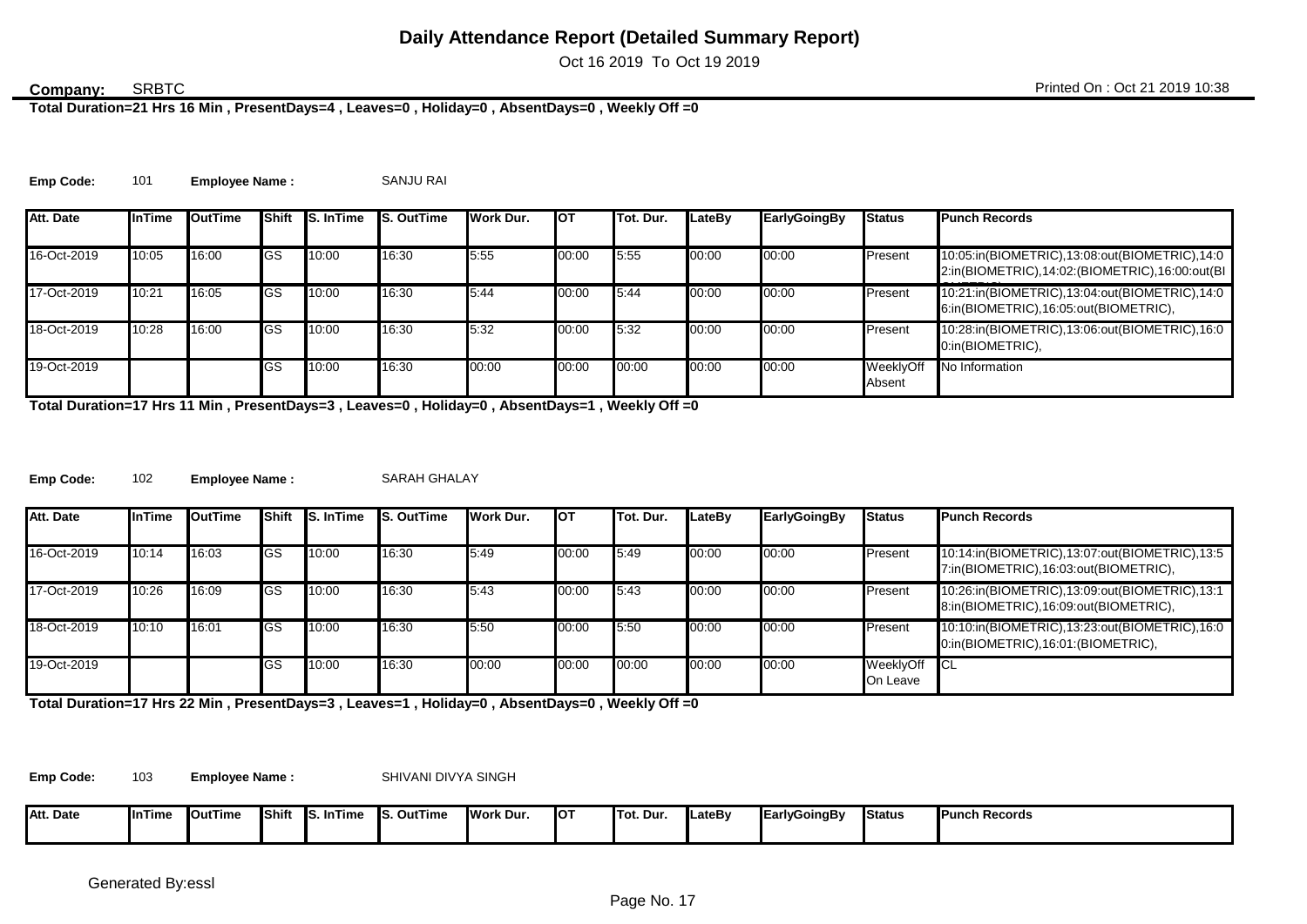Oct 16 2019 To Oct 19 2019

| Company:    | <b>SRBTC</b> |       |             |       |       |       |       |       |       |       |                       | Printed On: Oct 21 2019 10:38                                                          |
|-------------|--------------|-------|-------------|-------|-------|-------|-------|-------|-------|-------|-----------------------|----------------------------------------------------------------------------------------|
| 16-Oct-2019 | 10:30        | 16:00 | <b>I</b> GS | 10:00 | 16:30 | 5:30  | 00:00 | 5:30  | 00:00 | 00:00 | Present               | 10:30:in(BIOMETRIC),13:07:out(BIOMETRIC),14:0<br>3:in(BIOMETRIC),16:00:out(BIOMETRIC), |
| 17-Oct-2019 | 10:28        | 16:07 | <b>I</b> GS | 10:00 | 16:30 | 5:39  | 00:00 | 5:39  | 00:00 | 00:00 | Present               | 10:28:in(BIOMETRIC),16:07:out(BIOMETRIC),                                              |
| 18-Oct-2019 | 10:25        | 13:11 | <b>I</b> GS | 10:00 | 16:30 | 2:46  | 00:00 | 2:46  | 00:00 | 3:18  | $\frac{1}{2}$ Present | 10:25:in(BIOMETRIC),13:11:out(BIOMETRIC),                                              |
| 19-Oct-2019 |              |       | <b>IGS</b>  | 10:00 | 16:30 | 00:00 | 00:00 | 00:00 | 00:00 | 00:00 | WeeklyOff<br>Absent   | No Information                                                                         |

**Total Duration=13 Hrs 55 Min , PresentDays=2.5 , Leaves=0 , Holiday=0 , AbsentDays=1.5 , Weekly Off =0**

**Emp Code:** 104 Employee Name : SONAM SHERPA

 $\overline{\phantom{0}}$ 

| Att. Date   | <b>InTime</b> | OutTime |             | Shift S. In Time | <b>IS. OutTime</b> | <b>I</b> Work Dur. | Iот   | <b>ITot. Dur.</b> | LateBv | <b>EarlyGoingBy</b> | <b>Status</b>        | <b>Punch Records</b>                                                                   |
|-------------|---------------|---------|-------------|------------------|--------------------|--------------------|-------|-------------------|--------|---------------------|----------------------|----------------------------------------------------------------------------------------|
| 16-Oct-2019 | 10:09         | 16:05   | <b>I</b> GS | 10:00            | 16:30              | 5:56               | 00:00 | 5:56              | 00:00  | 00:00               | Present              | 10:09:in(BIOMETRIC),13:05:out(BIOMETRIC),14:0<br>2:in(BIOMETRIC),16:05:out(BIOMETRIC), |
| 17-Oct-2019 | 10:08         | 16:07   | <b>I</b> GS | 10:00            | 16:30              | 5:59               | 00:00 | 5:59              | 00:00  | 00:00               | Present              | 10:08:in(BIOMETRIC),13:06:out(BIOMETRIC),14:1<br>1:in(BIOMETRIC),16:07:out(BIOMETRIC), |
| 18-Oct-2019 | 10:12         | 16:06   | <b>I</b> GS | 10:00            | 16:30              | 5:54               | 00:00 | 5:54              | 00:00  | 00:00               | Present              | 10:12:in(BIOMETRIC),13:10:out(BIOMETRIC),14:0<br>9:in(BIOMETRIC),16:06:out(BIOMETRIC), |
| 19-Oct-2019 | 10:06         | 13:06   | <b>I</b> GS | 10:00            | 16:30              | 00:00              | 3:00  | 3:00              | 00:00  | 00:00               | WeeklyOff<br>Present | 10:06:in(BIOMETRIC),13:06:out(BIOMETRIC),                                              |

**Total Duration=20 Hrs 49 Min , PresentDays=4 , Leaves=0 , Holiday=0 , AbsentDays=0 , Weekly Off =0**

**Emp Code:** 105 **Employee Name :** SUBARNA PRADHAN

| Att. Date   | <b>InTime</b> | OutTime | Shift      | <b>S.</b> InTime | <b>S. OutTime</b> | Work Dur. | <b>I</b> OT | Tot. Dur. | LateBv | <b>EarlyGoingBy</b> | <b>Status</b>         | <b>Punch Records</b>                                                                   |
|-------------|---------------|---------|------------|------------------|-------------------|-----------|-------------|-----------|--------|---------------------|-----------------------|----------------------------------------------------------------------------------------|
| 16-Oct-2019 | 10:15         | 13:09   | <b>IGS</b> | 10:00            | 16:30             | 2:54      | 00:00       | 2:54      | 00:00  | 3:20                | $\frac{1}{2}$ Present | 10:15:in(BIOMETRIC),13:09:out(BIOMETRIC),                                              |
| 17-Oct-2019 | 10:24         | 16:04   | <b>IGS</b> | 10:00            | 16:30             | 5:40      | 00:00       | 5:40      | 00:00  | 00:00               | <b>Present</b>        | 10:24:in(BIOMETRIC),13:07:out(BIOMETRIC),14:1<br>5:in(BIOMETRIC),16:04:out(BIOMETRIC), |
| 18-Oct-2019 | 10:20         | 16:00   | <b>IGS</b> | 10:00            | 16:30             | 5:40      | 00:00       | 5:40      | 00:00  | 00:00               | Present               | 10:20:in(BIOMETRIC),13:12:out(BIOMETRIC),14:0<br>7:in(BIOMETRIC),16:00:out(BIOMETRIC), |
| 19-Oct-2019 |               |         | lGS        | 10:00            | 16:30             | 00:00     | 00:00       | 00:00     | 00:00  | 00:00               | WeeklyOff<br>Absent   | No information                                                                         |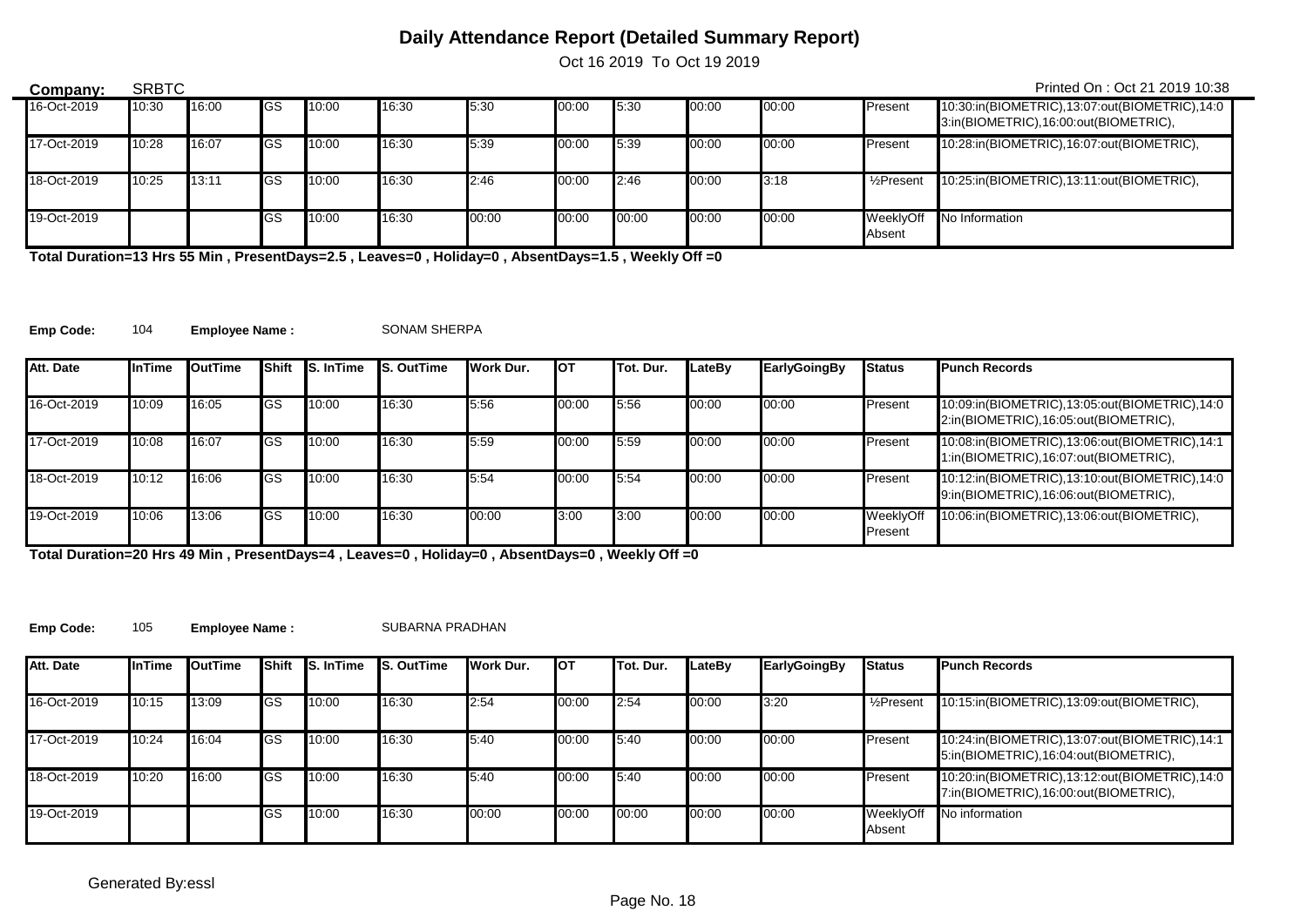Oct 16 2019 To Oct 19 2019

#### **SRBTC**

**Total Duration=14 Hrs 14 Min , PresentDays=2.5 , Leaves=0 , Holiday=0 , AbsentDays=1.5 , Weekly Off =0**

**Emp Code:** 106 **Employee Name :** SUJIT TAMANG

| Att. Date   | <b>InTime</b> | OutTime | <b>I</b> Shift | <b>S.</b> InTime | <b>S. OutTime</b> | <b>I</b> Work Dur. | <b>I</b> OT | <b>ITot. Dur.</b> | LateBv | <b>EarlyGoingBy</b> | <b>Status</b>        | <b>Punch Records</b>                                                                   |
|-------------|---------------|---------|----------------|------------------|-------------------|--------------------|-------------|-------------------|--------|---------------------|----------------------|----------------------------------------------------------------------------------------|
| 16-Oct-2019 | 10:09         | 16:00   | <b>I</b> GS    | 10:00            | 16:30             | 5:51               | 00:00       | 5:51              | 00:00  | 00:00               | Present              | 10:09:in(BIOMETRIC),13:03:out(BIOMETRIC),14:0<br>2:in(BIOMETRIC),16:00:out(BIOMETRIC), |
| 17-Oct-2019 | 10:25         | 16:41   | <b>IGS</b>     | 10:00            | 16:30             | 6:16               | 00:00       | 6:16              | 00:00  | 00:00               | Present              | 10:25:in(BIOMETRIC),13:09:out(BIOMETRIC),13:2<br>2:in(BIOMETRIC),16:41:out(BIOMETRIC), |
| 18-Oct-2019 | 10:27         | 16:08   | lGS            | 10:00            | 16:30             | 5:41               | 00:00       | 15.41             | 00:00  | 00:00               | Present              | 10:27:in(BIOMETRIC),13:14:out(BIOMETRIC),14:0<br>6:in(BIOMETRIC),16:08:out(BIOMETRIC), |
| 19-Oct-2019 | 10:18         | 13:53   | <b>IGS</b>     | 10:00            | 16:30             | 00:00              | 3:35        | 3:35              | 00:00  | 00:00               | WeeklyOff<br>Present | 10:18:in(BIOMETRIC),13:53:out(BIOMETRIC),                                              |

**Total Duration=21 Hrs 23 Min , PresentDays=4 , Leaves=0 , Holiday=0 , AbsentDays=0 , Weekly Off =0**

**Emp Code:** 107 **Employee Name :** SUJITA GURUNG

| Att. Date   | <b>InTime</b> | OutTime | Shift      | <b>S.</b> InTime | <b>S. OutTime</b> | Work Dur. | <b>I</b> OT | Tot. Dur. | LateBv | <b>EarlyGoingBy</b> | <b>Status</b>        | <b>Punch Records</b>                                                                   |
|-------------|---------------|---------|------------|------------------|-------------------|-----------|-------------|-----------|--------|---------------------|----------------------|----------------------------------------------------------------------------------------|
| 16-Oct-2019 | 10:33         | 16:03   | <b>IGS</b> | 10:00            | 16:30             | 5:30      | 00:00       | 5:30      | 00:33  | 00:00               | Present              | 10:33:in(BIOMETRIC),13:12:out(BIOMETRIC),14:0<br>9:in(BIOMETRIC),16:03:out(BIOMETRIC), |
| 17-Oct-2019 | 10:11         | 16:03   | lGS        | 10:00            | 16:30             | 5.52      | 00:00       | 5:52      | 00:00  | 00:00               | Present              | 10:11:in(BIOMETRIC),13:10:out(BIOMETRIC),14:0<br>6:in(BIOMETRIC),16:03:out(BIOMETRIC), |
| 18-Oct-2019 | 10:00         | 16:02   | <b>IGS</b> | 10:00            | 16:30             | 6:02      | 00:00       | 6:02      | 00:00  | 00:00               | Present              | 10:00:in(BIOMETRIC),13:08:out(BIOMETRIC),14:0<br>9:in(BIOMETRIC),16:02:out(BIOMETRIC), |
| 19-Oct-2019 | 10:26         | 13:11   | <b>IGS</b> | 10:00            | 16:30             | 00:00     | 2:45        | 2:45      | 00:00  | 00:00               | WeeklyOff<br>Present | 10:26:in(BIOMETRIC),13:11:out(BIOMETRIC),                                              |

**Total Duration=20 Hrs 9 Min , PresentDays=4 , Leaves=0 , Holiday=0 , AbsentDays=0 , Weekly Off =0**

**Emp Code:** 108 **Employee Name :** SUKDEO SHARMA

| Att. Date | nTime | <b>OutTime</b> | <b>IShift</b> | nTime<br>IS. | S. OutTime | <b>Work Dur.</b> | IO1 | Tot. Dur. | <b>LateBv</b> | <b>EarlyGoingBy</b> | <b>Status</b> | <b>Punch Records</b> |
|-----------|-------|----------------|---------------|--------------|------------|------------------|-----|-----------|---------------|---------------------|---------------|----------------------|
|           |       |                |               |              |            |                  |     |           |               |                     |               |                      |
|           |       |                |               |              |            |                  |     |           |               |                     |               |                      |
|           |       |                |               |              |            |                  |     |           |               |                     |               |                      |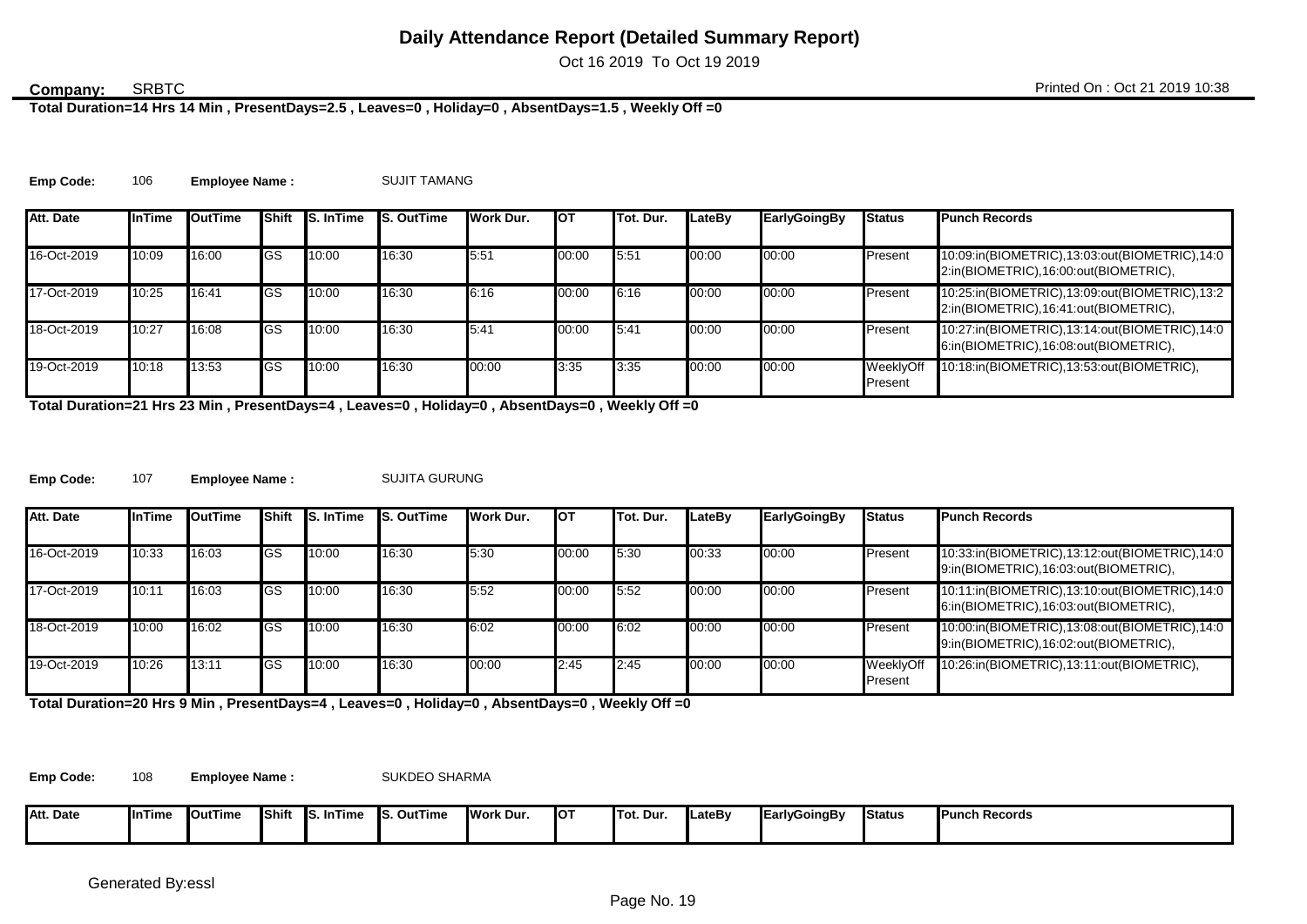Oct 16 2019 To Oct 19 2019

| Company:    | <b>SRBTC</b><br>Printed On: Oct 21 2019 10:38 |       |             |       |       |       |       |         |       |       |                         |                                                                                        |  |  |
|-------------|-----------------------------------------------|-------|-------------|-------|-------|-------|-------|---------|-------|-------|-------------------------|----------------------------------------------------------------------------------------|--|--|
| 16-Oct-2019 | 13:02                                         | 16:18 | <b>I</b> GS | 10:00 | 16:30 | 3:16  | 00:00 | 3:16    | 3:02  | 00:00 | 1/ <sub>2</sub> Present | 13:02:in(BIOMETRIC),13:13:out(BIOMETRIC),14:0<br>2:in(BIOMETRIC),16:18:out(BIOMETRIC), |  |  |
| 17-Oct-2019 | 10:25                                         | 16:08 | <b>I</b> GS | 10:00 | 16:30 | 5:43  | 00:00 | 5:43    | 00:00 | 00:00 | Present                 | 10:25:in(BIOMETRIC),13:04:out(BIOMETRIC),14:0<br>9:in(BIOMETRIC),16:08:out(BIOMETRIC), |  |  |
| 18-Oct-2019 | 10:27                                         | 16:08 | <b>I</b> GS | 10:00 | 16:30 | 5:41  | 00:00 | $-5:41$ | 00:00 | 00:00 | Present                 | 10:27:in(BIOMETRIC),13:06:out(BIOMETRIC),13:1<br>8:in(BIOMETRIC),16:08:out(BIOMETRIC), |  |  |
| 19-Oct-2019 | 10:19                                         | 12:42 | <b>I</b> GS | 10:00 | 16:30 | 00:00 | 2:23  | 2:23    | 00:00 | 00:00 | WeeklvOff<br>Present    | 10:19:in(BIOMETRIC),12:42:out(BIOMETRIC),                                              |  |  |

**Total Duration=17 Hrs 3 Min , PresentDays=3.5 , Leaves=0 , Holiday=0 , AbsentDays=0.5 , Weekly Off =0**

**Emp Code:** 109 **Employee Name :** SWETA RAI

 $\overline{\phantom{0}}$ 

| Att. Date   | InTime | <b>I</b> OutTime |            | <b>Shift IS. In Time</b> | <b>S. OutTime</b> | Work Dur. | Іот   | Tot. Dur. | LateBv | <b>EarlyGoingBy</b> | <b>Status</b>       | <b>Punch Records</b>                                                                   |
|-------------|--------|------------------|------------|--------------------------|-------------------|-----------|-------|-----------|--------|---------------------|---------------------|----------------------------------------------------------------------------------------|
|             |        |                  |            |                          |                   |           |       |           |        |                     |                     |                                                                                        |
| 16-Oct-2019 | 10:18  | 16:00            | IGS        | 10:00                    | 16:30             | 5:42      | 00:00 | 5:42      | 00:00  | 00:00               | Present             | 10:18:in(BIOMETRIC),13:08:out(BIOMETRIC),14:0<br>2:in(BIOMETRIC),16:00:out(BIOMETRIC), |
| 17-Oct-2019 | 10:31  | 16:05            | <b>IGS</b> | 10:00                    | 16:30             | 5:34      | 00:00 | 5:34      | 00:31  | 00:00               | Present             | 10:31:in(BIOMETRIC),13:04:out(BIOMETRIC),14:0<br>6:in(BIOMETRIC),16:05:out(BIOMETRIC), |
| 18-Oct-2019 | 10:28  | 16:01            | IGS        | 10:00                    | 16:30             | 5:33      | 00:00 | 5:33      | 00:00  | 00:00               | Present             | 10:28:in(BIOMETRIC),13:06:out(BIOMETRIC),16:0<br>1:in(BIOMETRIC),                      |
| 19-Oct-2019 |        |                  | <b>GS</b>  | 10:00                    | 16:30             | 00:00     | 00:00 | 00:00     | 00:00  | 00:00               | WeeklyOff<br>Absent | No Information                                                                         |

**Total Duration=16 Hrs 49 Min , PresentDays=3 , Leaves=0 , Holiday=0 , AbsentDays=1 , Weekly Off =0**

**Emp Code:** 110 **Employee Name :** USHNATA GURUNG

| Att. Date   | <b>InTime</b> | OutTime | Shift      | <b>S. In Time</b> | <b>S. OutTime</b> | <b>I</b> Work Dur. | Іот   | Tot. Dur. | LateBv | EarlyGoingBy | <b>Status</b>       | <b>Punch Records</b>                                                                   |
|-------------|---------------|---------|------------|-------------------|-------------------|--------------------|-------|-----------|--------|--------------|---------------------|----------------------------------------------------------------------------------------|
| 16-Oct-2019 | 10:12         | 16:10   | <b>IGS</b> | 10:00             | 16:30             | 5.58               | 00:00 | 5:58      | 00:00  | 00:00        | Present             | 10:12:in(BIOMETRIC),13:10:out(BIOMETRIC),14:0<br>2:in(BIOMETRIC),16:10:out(BIOMETRIC), |
| 17-Oct-2019 | 10:02         | 16:06   | <b>IGS</b> | 10:00             | 16:30             | 6:04               | 00:00 | 6:04      | 00:00  | 00:00        | Present             | 10:02:in(BIOMETRIC),13:06:out(BIOMETRIC),14:0<br>7:in(BIOMETRIC),16:06:out(BIOMETRIC), |
| 18-Oct-2019 | 09:49         | 16:03   | lGS        | 10:00             | 16:30             | 6:04               | 00:00 | 6:04      | 00:00  | 00:00        | Present             | 09:49:in(BIOMETRIC),13:07:out(BIOMETRIC),14:0<br>8:in(BIOMETRIC),16:03:out(BIOMETRIC), |
| 19-Oct-2019 |               |         | lGS        | 10:00             | 16:30             | 00:00              | 00:00 | 00:00     | 00:00  | 00:00        | WeeklyOff<br>Absent | No Information                                                                         |